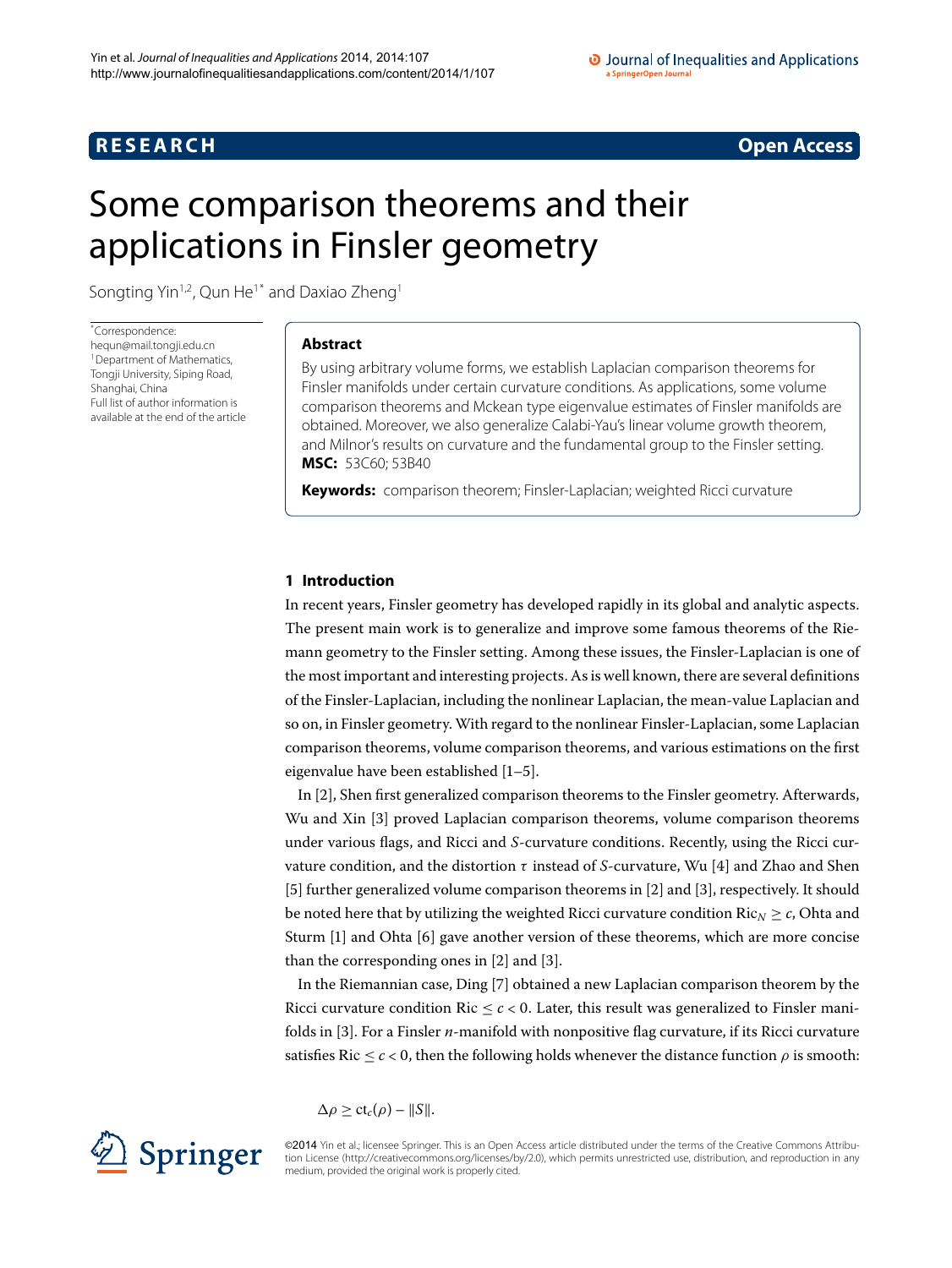Here

<span id="page-1-0"></span>
$$
\operatorname{ct}_c(\rho) = \begin{cases} \sqrt{c} \cdot \cot(\sqrt{c}\rho) & c > 0, \\ \frac{1}{\rho} & c = 0, \\ \sqrt{-c} \cdot \coth(\sqrt{-c}\rho) & c < 0, \end{cases} \qquad \|S\|_x := \sup_{X \in \mathcal{T}_x M \setminus 0} \frac{|S(X)|}{F(X)}.\tag{1.1}
$$

In this paper, we shall further improve this theorem by using the weighted Ricci curvature condition and remove the term of the *S*-curvature. To be precise, we will give the following result.

**Theorem 1.1** Let  $(M, F, d\mu)$  be a Finsler n-manifold with nonpositive flag curvature and *nonpositive S-curvature. If the weighted Ricci curvature satisfies*  $Ric_{n+1} \leq c$ *, then the following holds whenever the distance function ρ is smooth*:

 $\Delta \rho > c t_c(\rho)$ ,

*where*  $ct_c(\rho)$  *is defined by* (1[.](#page-1-0)1).

In addition to this, the Laplacian comparison theorem under the flag curvature and *S*curvature condition is also obtained. As applications, we give some volume comparison theorems under the above-described conditions. It is worth mentioning that all the results we obtained are more concise than those in the related literature  $[3, 4]$  $[3, 4]$  $[3, 4]$  $[3, 4]$  and more similar to the Riemannian case in form.

In  $[8, 9]$  $[8, 9]$ , Calabi and Yau stated that the volume of any complete noncompact Riemannian manifold with nonnegative Ricci curvature has at least linear growth. In  $[4]$  $[4]$ , Wu has established the Finsler version of Calabi-Yau's linear volume growth theorem by using an extreme volume form. His result is

 $\text{vol}_{\text{max}}(B_p(R)) \ge C(p)R$ 

where vol<sub>max</sub> denotes the volume with respect to the maximal volume form. In the present paper, we will further claim that for an arbitrary volume form Calabi-Yau's result still holds.

**Theorem 1.2** Let  $(M, F, d\mu)$  be a complete noncompact Finsler n-manifold with finite re*versibility*  $\lambda$ . *If the weighted Ricci curvature satisfies*  $Ric_N \geq 0, N \in (n, \infty)$ , *then* 

$$
\mathrm{vol}^{d\mu}_F(B_p^+(R)) \ge C(N, \lambda, \mathrm{vol}^{d\mu}_F(B_p^+(1)))R,
$$
  

$$
\mathrm{vol}^{d\mu}_F(B_p^-(R)) \ge C(N, \lambda, \mathrm{vol}^{d\mu}_F(B_p^-(1)))R,
$$

*where B*<sup>+</sup> *<sup>p</sup>* (*R*) (*resp*. *B*– *<sup>p</sup>* (*R*)) *denotes the forward* (*resp*. *backward*) *geodesic ball of radius*  $R$  centered at  $p$  and  $C$  denotes the constant depending on  $N$ ,  $\lambda$ , and  $\mathrm{vol}_{F}^{d\mu}(B_{p}^{+}(1))$  (resp.  $vol_F^{d\mu}(B_p^{-}(1))$ ).

In Riemannian geometry, Mckean [10] proved that if  $(M, g)$  is a complete and simply connected Riemannian *n*-manifold with sectional curvature  $K \le -a^2$ , then the first eigenvalue  $\lambda_1(M) \geq \frac{(n-1)^2a^2}{4}$ . Afterwards, this result was extended by Ding in [\[](#page-16-8)7], stating that for a complete noncompact and simply connected Cartan-Hadamard manifold satisfying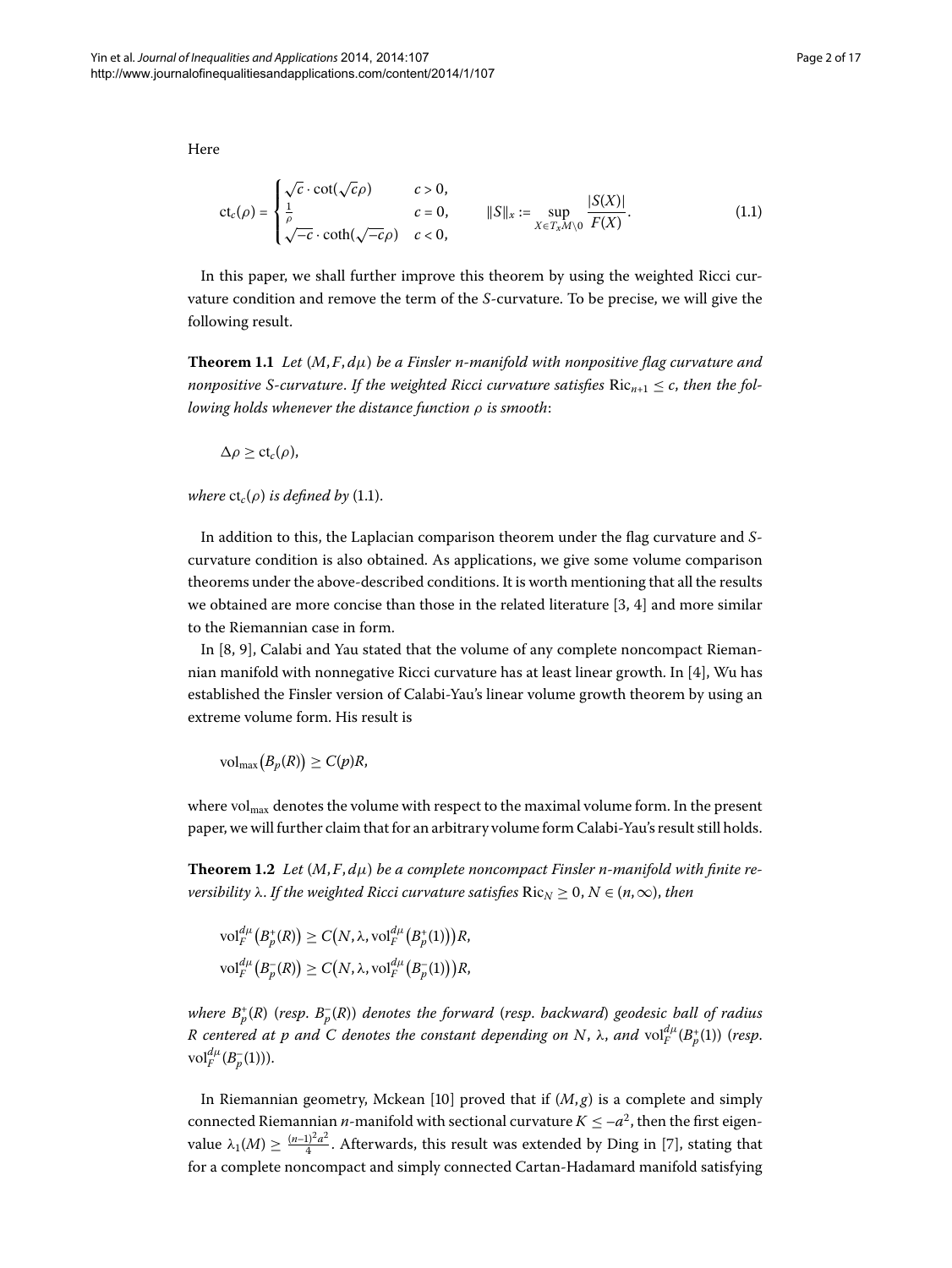Ric  $\leq -a^2$  the first eigenvalue  $\lambda_1$  can be estimated below by  $\frac{a^2}{4}$ . A few years ago, these results were generalized to the Finsler setting by Wu and Xin [[\]](#page-16-5). In their paper, some conditions such as 'finite reversibility' and some restrictions on *S*-curvature should be satisfied, which are natural conditions in Finsler geometry and satisfied automatically in the Riemannian case.

In the present paper, we further generalize the Mckean type estimations to Finsler manifolds. We note that our results are as neat and simple as in the Riemannian case.

<span id="page-2-0"></span>**Theorem 1.3** Let  $(M, F, d\mu)$  be a complete noncompact and simply connected Finsler n*manifold with finite reversibility λ and nonpositive S-curvature*. *If the flag curvature satisfies*  $K < -a^2$ *, then* 

$$
\lambda_1(M) \geq \frac{(n-1)^2 a^2}{4\lambda^2}.
$$

**Theorem 1.4** Let  $(M, F, d\mu)$  be a complete noncompact and simply connected Finsler n*manifold with finite reversibility λ*, *nonpositive flag curvature and nonpositive S-curvature*. *If the weighted Ricci curvature satisfies*  $Ric_{n+1} \leq -a^2$ , *then* 

$$
\lambda_1(M) \geq \frac{a^2}{4\lambda^2}.
$$

**Remark 1[.](#page-2-0)5** In Theorem 1.4, the condition '*nonpositive flag curvature*' is necessary and it is a substitute for the condition 'Cartan-Hadamard manifold' in [7[\]](#page-16-8). Since in the Riemannian case flag curvature is just sectional curvature, this condition is a natural condition.

**Remark 1.6** The definitions of the reversibility  $\lambda$  and *S*-curvature will be given in Sections 2, 4 below. When  $(M, F)$  is a Riemannian manifold,  $\lambda = 1$ ,  $S = 0$ , and the above two results coincide with [10[\]](#page-16-8) and [7], respectively. Further, when  $(M, F)$  is a Finsler man-ifold, the corresponding lower bounds obtained in [3[\]](#page-16-5) are  $\lambda_1(M) \geq \frac{((n-1)a-\sup_M ||S||)^2}{4\lambda^2}$  and  $\lambda_1(M)\geq \frac{(a-\sup_M\|S\|)^2}{4\lambda^2}$ , respectively.

<span id="page-2-1"></span>This paper is organized as follows. In Section 2[,](#page-2-1) the related fundamentals of Finsler geometry such as Finsler metric, weighted Ricci curvature, gradient vector, Finsler-Laplacian, and some lemmas are briefly introduced. The main results will be proved in Sections 3[,](#page-14-0) 4, 5, respectively.

# **2 Preliminaries**

Let *M* be an *n*-dimensional smooth manifold and  $\pi : TM \rightarrow M$  be the natural projection from the tangent bundle *TM*. Let  $(x, y)$  be a point of *TM* with  $x \in M$ ,  $y \in T_xM$ , and let  $(x^{i}, y^{i})$  be the local coordinates on *TM* with  $y = y^{i} \frac{\partial}{\partial x^{i}}$ . A *Finsler metric* on *M* is a function  $F: TM \rightarrow [0, +\infty)$  satisfying the following properties:

- (i) *Regularity:*  $F(x, y)$  is smooth in  $TM \setminus 0$ .
- (ii) *Positive homogeneity:*  $F(x, \lambda y) = \lambda F(x, y)$  for  $\lambda > 0$ .
- (iii) *Strong convexity*: The fundamental quadratic form

$$
g := g_{ij}(x, y) dx^i \otimes dx^j, \qquad g_{ij} := \frac{1}{2} [F^2]_{y^i y^j}
$$

is positively definite.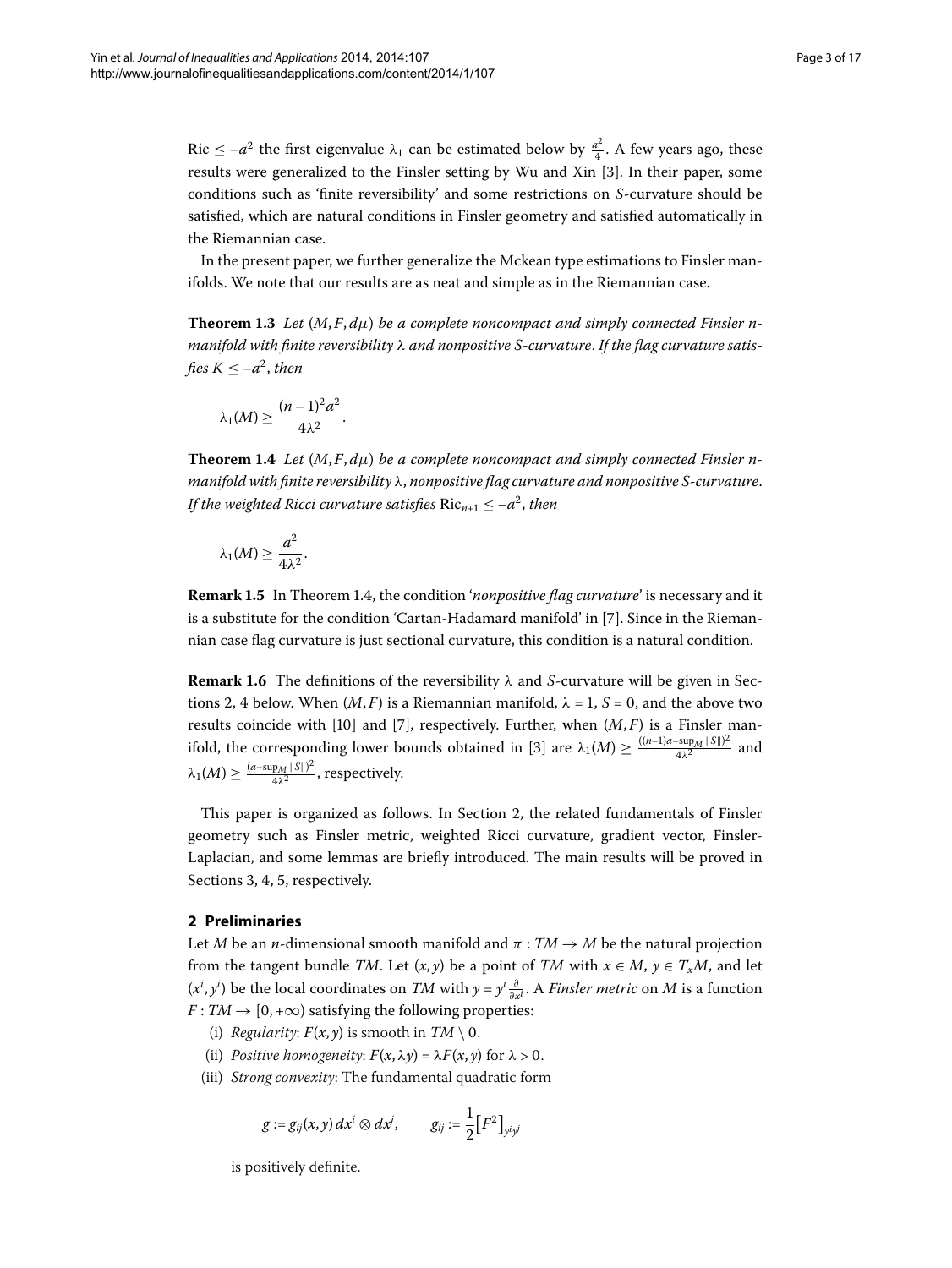Let  $\mathcal{U} \subset M$  be an open set and  $V = v^i \frac{\partial}{\partial x^i}$  be a nonzero vector field on  $\mathcal{U}$ . Define

<span id="page-3-0"></span>
$$
g_V(X, Y) := X^i Y^j g_{ij}(x, V), \quad \forall X = X^i \frac{\partial}{\partial x^i}, Y = Y^i \frac{\partial}{\partial x^i},
$$
  

$$
D^V_{\frac{\partial}{\partial x^i}} \frac{\partial}{\partial x^j} := \Gamma^k_{ij}(x, V) \frac{\partial}{\partial x^k},
$$

where  $\Gamma_{ij}^k(x,V)$  are Chern connection coefficients. Then

$$
D_X^V Y - D_Y^V X = [X, Y],
$$
\n(2.1)

$$
Xg_V(Y,Z) = g_V(D_X^V Y, Z) + g_V(Y, D_X^V Z) + 2C_V(D_X^V V, Y, Z),
$$
\n(2.2)

where  $C_V$  satisfies

$$
C_V(V, X, Y) = 0.\t\t(2.3)
$$

Given two linearly independent vectors  $V, W \in T_xM \setminus 0$ , the flag curvature is defined by

$$
K(V, W) := \frac{g_V(R^V(V, W)W, V)}{g_V(V, V)g_V(W, W) - g_V(V, W)^2},
$$

where *R<sup>V</sup>* is the *Chern curvature*

$$
R^V(X,Y)Z=D^V_XD^V_YZ-D^V_YD^V_XZ-D^V_{[X,Y]}Z.
$$

Then the Ricci curvature for  $(M, F)$  is defined as

$$
\operatorname{Ric}(V) = \sum_{i=1}^{n-1} K(V, e_i),
$$

where  $e_1, \ldots, e_{n-1}, \frac{V}{F(V)}$  form an orthonormal basis of  $T_xM$  with respect to  $g_V$ .

For a given volume form  $d\mu = \sigma(x) dx$  and a vector  $y \in T_xM\setminus 0$ , the *distortion* of  $(M, F, d\mu)$  is defined by

$$
\tau(y) := \ln \frac{\sqrt{\det(g_{ij}(y))}}{\sigma}.
$$

To measure the rate of changes of the distortion along geodesics, we define

<span id="page-3-1"></span>
$$
S(y) := \frac{d}{dt} \big[ \tau \big( \dot{c}(t) \big) \big]_{t=0},
$$

where  $c(t)$  is the geodesic with  $\dot{c}(0) = y$ . *S* is called the *S-curvature*.

Now we can introduce the weighted Ricci curvature on the Finsler manifolds, which was defined by Ohta in  $[6]$  $[6]$ . In the present paper, we reform it as follows.

**Definition 2.1** [6] Let  $(M, F, d\mu)$  be a Finsler *n*-manifold. Given a vector  $V \in T_xM$ , let *γ* :  $(-\varepsilon, \varepsilon) \rightarrow M$  be a geodesic with  $\gamma(0) = x$ ,  $\dot{\gamma}(0) = V$ . Define

$$
\dot{S}(V) := F^{-2}(V) \frac{\partial}{\partial t} \big[ S(\gamma(t), \dot{\gamma}(t)) \big]_{t=0},
$$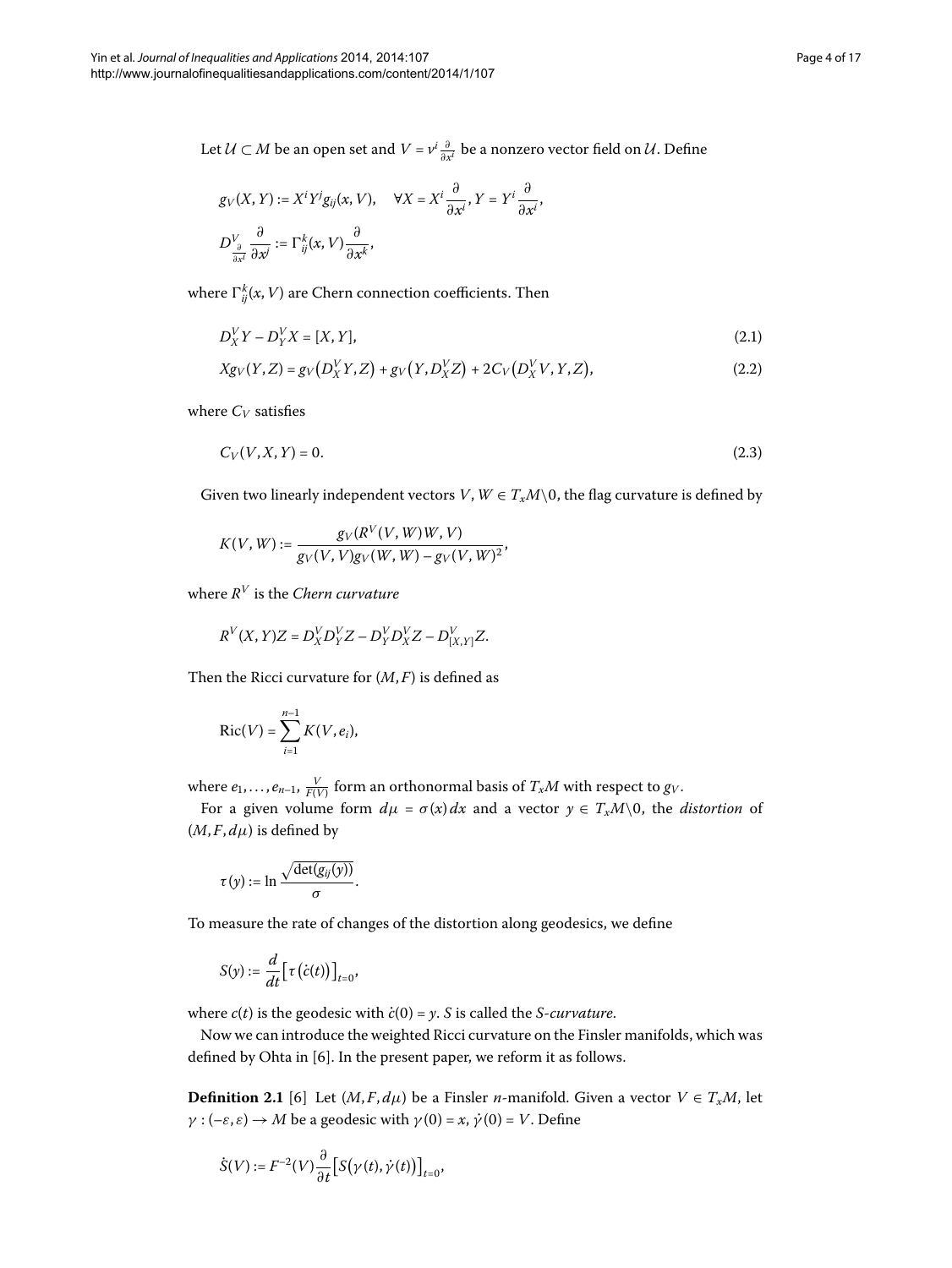where  $S(V)$  denotes the *S*-curvature at  $(x, V)$ . The *weighted Ricci curvature* of  $(M, F, d\mu)$ is defined by

$$
\begin{cases}\text{Ric}_{n}(V):=\left\{\begin{matrix}\text{Ric}(V)+\dot{S}(V), & \text{for }S(V)=0,\\ -\infty, & \text{otherwise},\end{matrix}\right.\\ \text{Ric}_{N}(V):=\text{Ric}(V)+\dot{S}(V)-\frac{S(V)^{2}}{(N-n)F(V)^{2}}, & \forall N\in(n,\infty),\\ \text{Ric}_{\infty}(V):=\text{Ric}(V)+\dot{S}(V).\end{cases}
$$

Here we will spend some words about the assumption of the nonpositive *S*-curvature in this paper. If the Finsler metric *F* is reversible, then the *S*-curvature is homogeneous  $S(-y) = -S(y)$  and hence  $S \le 0$  only if  $S = 0$ . If  $S = 0$ , then Ric<sub>*N*</sub> = Ric for all *N*. For instance, the Busemann-Hausdorff measures on Berwald spaces satisfy  $S = 0$ . Express a Rander metric *F* =  $\alpha$  +  $\beta$  in terms of a Riemannian metric  $h = \sqrt{h_{ij}y^i y^j}$  and a vector  $W = W^i \frac{\partial}{\partial x^i}$  by

$$
F = \frac{\sqrt{\lambda h^2 + W_0^2}}{\lambda} - \frac{W_0}{\lambda}, \qquad W_0 := W_i y^i,
$$

where  $W_i := h_{ij}W^j$  and  $\lambda := 1 - W_iW^i = 1 - h(x, W)^2$ . Set

$$
h = |y| = \sqrt{\sum_{i=1}^{n} (y^{i})^{2}}, \qquad W = -2cx + xQ + b,
$$

where  $c < 0$  is a constant,  $Q = (q_j^i)$  is an anti-symmetric matrix and  $b \in R^n$  is a constant vector. In [11], we know that *F* has constant flag curvature  $K = -c^2$  and  $W_{0,0} = -2ch^2$ . From [12], we further get  $S = (n + 1)cF < 0$  by using the Busemann-Hausdorff measures. For more examples, we can refer to [13].

For a smooth function *u* and a smooth vector field *V* on *M*, we set  $M_u := \{x \in M | du(x) \neq$ 0} and  $M_V := \{x \in M | V(x) \neq 0\}$ . If  $V \neq 0$  on  $M_u$ , then the *weighted gradient vector* of *u* on the weighted Riemannian manifold  $(M, g_V)$  is defined by

$$
\nabla^V u := \begin{cases} g^{ij}(V) \frac{\partial u}{\partial x^j} \frac{\partial}{\partial x^i} & \text{on } M_V, \\ 0 & \text{on } M \backslash M_V. \end{cases}
$$

The *divergence* of  $V = V^i \frac{\partial}{\partial x^i}$  on  $M$  with respect to an arbitrary volume form  $d\mu = e^{\Phi} dx$ and the *Finsler weighted Laplacian* of *u* on  $(M, g_V)$  are defined by

$$
\operatorname{div} V := \sum_{i=1}^n \left( \frac{\partial V^i}{\partial x^i} + V^i \frac{\partial \Phi}{\partial x^i} \right), \qquad \Delta^V u := \operatorname{div} (\nabla^V u),
$$

respectively.

Let  $\mathcal{L}: TM \to T^*M$  be the Legendre transform. For a smooth function  $u$  on  $M$ , the *gradient vector* and the *Finsler-Laplacian* of *u* is defined by

$$
\nabla u := \mathcal{L}^{-1}(du), \qquad \Delta u := \text{div}(\nabla u).
$$

In particular, on *Mu* we have

$$
\nabla u = \nabla^{\nabla u} u, \qquad \Delta u = \Delta^{\nabla u} u.
$$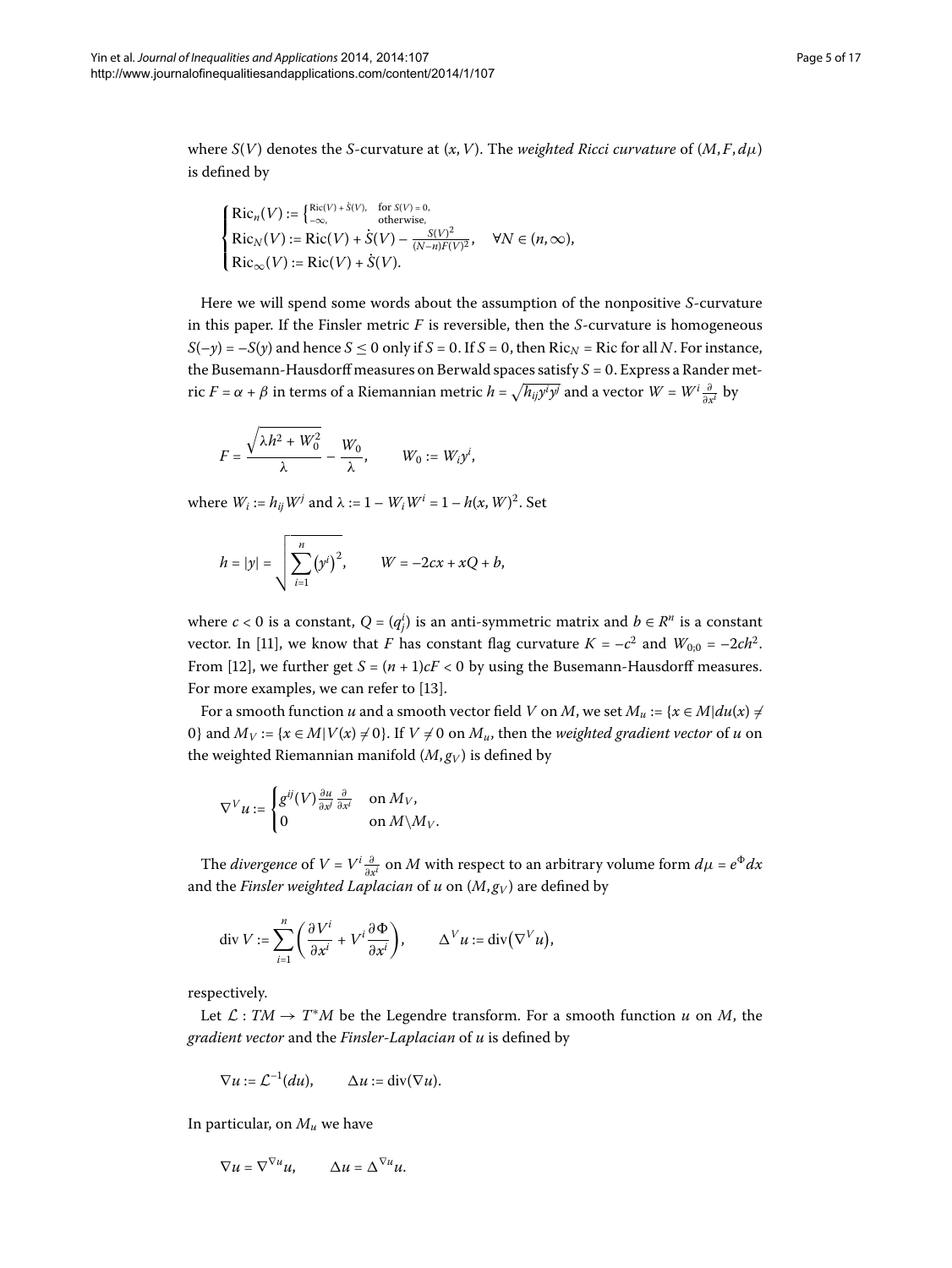Let  $X = X^i\frac{\partial}{\partial x^i}$  be a differential vector field. Then the *covariant derivative* of  $X$  by  $\nu \in T_xM$ with reference vector  $w \in T_xM \setminus 0$  is defined by

$$
D_{\nu}^{\nu}X(x) := \left\{\nu^{j}\frac{\partial X^{i}}{\partial x^{j}}(x) + \Gamma^{i}_{jk}(w)\nu^{j}X^{k}(x)\right\}\frac{\partial}{\partial x^{i}},
$$

where  $\Gamma^i_{jk}$  denotes the coefficients of the Chern connection.

For a smooth vector field *V* on *M* and  $x \in M_V$ , we define  $\nabla V(x) \in T^*_x M \otimes T_x M$  by using the covariant derivative as

<span id="page-5-0"></span>
$$
\nabla V(\nu) := D_{\nu}^V V(x) \in T_x M, \quad \nu \in T_x M.
$$

We also set  $\nabla^2 u(x) := \nabla(\nabla u)(x)$  for the smooth function *u* and  $x \in M_u$ . Then

$$
\nabla^2 u(X,Y) = XY(u) - D_X^{\nabla u} Y(u) = g_{\nabla u} (D_X^{\nabla u} \nabla u, Y), \quad \forall X, Y \in TM|_{M_u}.
$$
 (2.4)

Let  ${e_a}_{a=1}^n$  be a local orthonormal basis with respect to  $g_{\nabla u}$  on  $M_u$ . Write  $u_{ab}$  :=  $g_{\nabla u}(\nabla^2 u(e_a), e_b)$ , then we have

 $u_{ab} = u_{ba}$ .

<span id="page-5-2"></span>Let (*M*, *F*) be a Finsler manifold. Define the distance function by

$$
d(p,q):=\inf_{\gamma}\int_0^1 F(\gamma,\dot{\gamma}(t))\,dt,
$$

where the infimum is taken over all differentiable curves  $\gamma : [0,1] \to M$  with  $\gamma(0) = p$  and  $\gamma(1) = q$ .

<span id="page-5-3"></span>**Lemma 2.2** [3[\]](#page-16-5) *Let*  $(M, F)$  *be a Finsler n-manifold and*  $u : M \to R$  *a smooth function. Then on Mu we have*

$$
\Delta u = \operatorname{tr}_{g_{\nabla u}} (\nabla^2 u) - S(\nabla u) = \sum_a u_{aa} - S(\nabla u),
$$

*where*  $u_{aa} = g_{\nabla u}(\nabla^2 u(e_a), e_a)$  *and*  $\{e_a\}_{a=1}^n$  *is a local*  $g_{\nabla u}$ *-orthonormal basis on*  $M_u$ *.* 

<span id="page-5-1"></span>**Lemma 2.3** [\[](#page-16-2)1] Assume that  $\text{Ric}_N \geq 0$  for  $N \in (n, \infty)$ . Then the Laplacian of the distance *function*  $\rho(x) = d(p, x)$  *from any given point*  $p \in M$  *can be estimated as follows:* 

$$
\Delta \rho \leq \frac{N-1}{\rho}
$$

*in the sense of distributions on*  $M\{p\}$ .

**Lemma 2.4** [3[\]](#page-16-5) *Let*  $(M, F)$  *be a Finsler n-manifold and*  $\rho = d(p, \cdot)$  *be the distance function from a fixed point p. Suppose that the flag curvature of M satisfies*  $K \leq c$ *. Then for any vector X on M*, *the following inequality holds whenever ρ is smooth*:

$$
\nabla^2 \rho(X, X) \ge ct_c(\rho) \big( g_{\nabla \rho}(X, X) - g_{\nabla \rho}(\nabla \rho, X)^2 \big),
$$

*where*  $ct_c(\rho)$  *is defined by* (1[.](#page-1-0)1).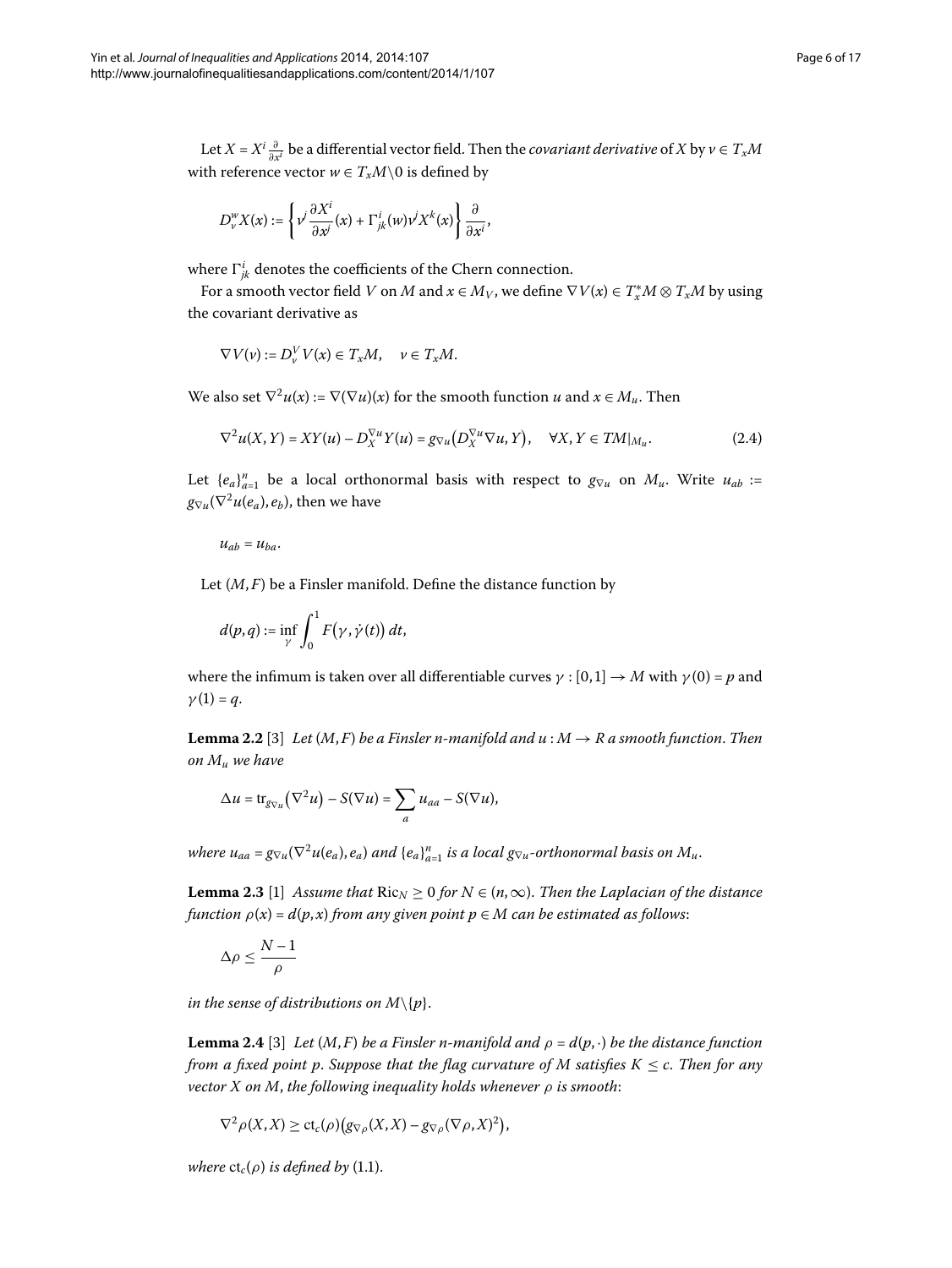### <span id="page-6-5"></span><span id="page-6-0"></span>**3 Laplacian comparison theorems**

**Theorem 3.1** Let  $(M, F, d\mu)$  be a Finsler n-manifold with nonpositive flag curvature and *nonpositive S-curvature. If the weighted Ricci curvature satisfies*  $Ric_{n+1} \leq c$ *, then the following holds whenever the distance function ρ is smooth*:

 $\Delta \rho \geq ct_c(\rho)$ .

*Proof* Let  $\rho(x) = d(p, x)$  be the distance function. If  $\rho$  is smooth at  $q \in M$ , then it is also smooth near *q*. Let  $S_p(\rho(q))$  be the forward geodesic sphere of radius  $\rho(q)$  centered at *p*. Choosing the local  $g_{\nabla\rho}$ -orthonormal frame  $E_1, \ldots, E_{n-1}$  of  $S_p(\rho(q))$  near *q*, we get local vector fields  $E_1$ ,..., $E_{n-1}$ ,  $E_n = \nabla \rho$  by parallel transport along geodesic rays. Using (2.1)- $(2.4)$  $(2.4)$  $(2.4)$ , we have

<span id="page-6-1"></span>
$$
\frac{d}{d\rho} [\nabla^2 \rho(E_i, E_j)] = \frac{d}{d\rho} g_{\nabla \rho} (D_{E_i}^{\nabla \rho} \nabla \rho, E_j) = g_{\nabla \rho} (D_{\nabla \rho}^{\nabla \rho} D_{E_i}^{\nabla \rho} \nabla \rho, E_j)
$$
\n
$$
= g_{\nabla \rho} (R^{\nabla \rho} (\nabla \rho, E_i) \nabla \rho, E_j) + g_{\nabla \rho} (D_{[\nabla \rho, E_i]}^{\nabla \rho} \nabla \rho, E_j)
$$
\n
$$
= -g_{\nabla \rho} (R^{\nabla \rho} (E_i, \nabla \rho) \nabla \rho, E_j) - g_{\nabla \rho} (D_{D_{E_i}^{\nabla \rho} \nabla \rho}^{\nabla \rho} \nabla \rho, E_j)
$$
\n
$$
= -g_{\nabla \rho} (R^{\nabla \rho} (E_i, \nabla \rho) \nabla \rho, E_j) - \sum_k g_{\nabla \rho} (D_{E_i}^{\nabla \rho} \nabla \rho, E_k) g_{\nabla \rho} (D_{E_k}^{\nabla \rho} \nabla \rho, E_j).
$$

Consequently,

<span id="page-6-2"></span>
$$
\frac{d}{d\rho} \left( \text{tr}_{\nabla \rho} (\nabla^2 \rho) \right) = - \text{Ric}(\nabla \rho) - ||\nabla^2 \rho||^2_{HS(\nabla \rho)}.
$$
\n(3.1)

Here  $\|\cdot\|_{HS(\nabla \rho)}$  denotes the Hilbert-Schmidt norm with respect to  $g_{\nabla \rho}$ . We refer to [14] for details.

<span id="page-6-3"></span>Since *M* has nonpositive flag curvature, from Lemma 2[.](#page-5-1)4 we see that the eigenvalues of  $\nabla^2 \rho$  are nonnegative. This yields

$$
\|\nabla^2 \rho\|_{HS(\nabla \rho)}^2 \le (\text{tr}_{\nabla \rho} (\nabla^2 \rho))^2. \tag{3.2}
$$

<span id="page-6-4"></span>Note that  $Ric_N = Ric + \dot{S} - \frac{S^2}{N-n}$  and  $Ric_N \le c$  for  $N \ge n + 1$ , from (3[.](#page-6-1)1) and (3.2) we have

$$
\frac{d}{d\rho} \left( \text{tr}_{\nabla \rho} (\nabla^2 \rho) \right) = -\text{Ric}_N(\nabla \rho) + \dot{S}(\nabla \rho) - \frac{S(\nabla \rho)^2}{N - n} - \left\| \nabla^2 \rho \right\|_{HS(\nabla \rho)}^2
$$
\n
$$
\geq -c + \dot{S}(\nabla \rho) - \frac{S(\nabla \rho)^2}{N - n} - \left( \text{tr}_{\nabla \rho} (\nabla^2 \rho) \right)^2. \tag{3.3}
$$

Notice that *S*  $\leq$  0 and  $\nabla^2 \rho$  has nonnegative eigenvalues; from Lemma 2[.](#page-5-2)2 we have

$$
(\Delta \rho)^2 = (\text{tr}_{\nabla \rho} (\nabla^2 \rho) - S)^2
$$
  
\n
$$
= (\text{tr}_{\nabla \rho} (\nabla^2 \rho))^2 + S^2 - 2S \text{ tr}_{\nabla \rho} (\nabla^2 \rho)
$$
  
\n
$$
\ge (\text{tr}_{\nabla \rho} (\nabla^2 \rho))^2 + S^2
$$
  
\n
$$
\ge (\text{tr}_{\nabla \rho} (\nabla^2 \rho))^2 + \frac{S^2}{N - n}
$$
 (3.4)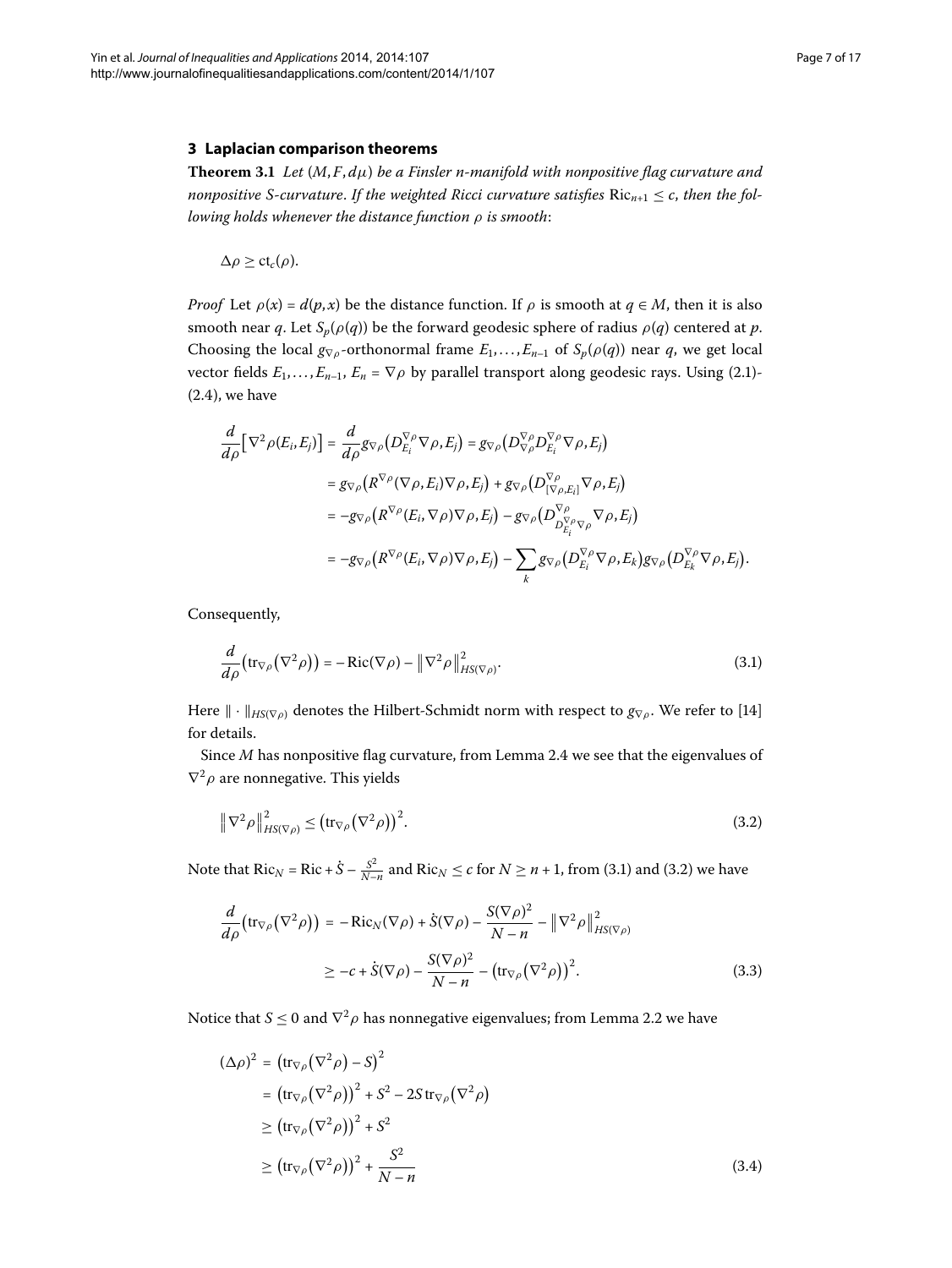for *N* – *n*  $\geq$  1. On the other hand, it is easy to see that  $\frac{d}{d\rho}S = \dot{S}$  since  $F(\nabla \rho)$  = 1. Combining  $(3.3)$  $(3.3)$  $(3.3)$  and  $(3.4)$ , and using Lemma 2.2 again, we obtain

<span id="page-7-2"></span><span id="page-7-1"></span>
$$
\frac{d}{d\rho}(\Delta \rho) \ge -(\Delta \rho)^2 - c.\tag{3.5}
$$

By a simple argument,  $(3.5)$  can be rewritten as

<span id="page-7-3"></span>
$$
\frac{d}{d\rho}(\Delta \rho - ct_c(\rho)) \ge (ct_c(\rho))^2 - (\Delta \rho)^2.
$$
\n(3.6)

Set  $A = \Delta \rho - ct_c(\rho)$ ,  $B = \Delta \rho + ct_c(\rho)$ , then (3.6) becomes

$$
\frac{dA}{d\rho} + AB \ge 0. \tag{3.7}
$$

Since *M* has nonpositive flag curvature and nonpositive *S*-curvature, from Lemma 2[.](#page-5-1)4 we get

$$
\Delta \rho \geq \Delta \rho + S = \text{tr}_{\nabla \rho} (\nabla^2 \rho) \geq \frac{n-1}{\rho},
$$

which implies that there exists  $\varepsilon > 0$  such that

$$
A(\rho) \geq \frac{n-1}{\rho} - \text{ct}_c(\rho) \geq 0, \quad \forall \rho \in (0, \varepsilon].
$$

From  $(3.7)$  we have

$$
\frac{d}{d\rho}\bigg(A(\rho)\exp\biggl(\int_{\varepsilon}^{\rho}B(t)\,dt\biggr)\bigg)\geq 0,
$$

which yields  $A(\rho) \geq 0$ , *i.e.*,  $\Delta \rho \geq ct_c(\rho)$ .

<span id="page-7-4"></span>If *M* has nonpositive *S*-curvature, then

$$
\Delta \rho = \operatorname{tr}_{\nabla \rho} (\nabla^2 \rho) - S \geq \operatorname{tr}_{\nabla \rho} (\nabla^2 \rho).
$$

Thus from Lemma 2.4, we get the following.

<span id="page-7-0"></span>**Proposition 3.2** Let  $(M, F, d\mu)$  be a Finsler n-manifold with nonpositive S-curvature. If *the flag curvature satisfies*  $K \leq c$ , *then the following holds whenever the distance function ρ is smooth*:

$$
\Delta \rho \geq (n-1) \, \text{ct}_c(\rho).
$$

# **4 Volume comparison theorems**

Let  $(M, F, d\mu)$  be a Finsler *n*-manifold. For a fixed point  $p \in M$ , define

$$
I_p := \{ v \in T_p M | F(v) = 1 \}, \qquad c(v) := \sup \{ t > 0 | d_F(p, \exp(tv)) = t \},
$$

 $\Box$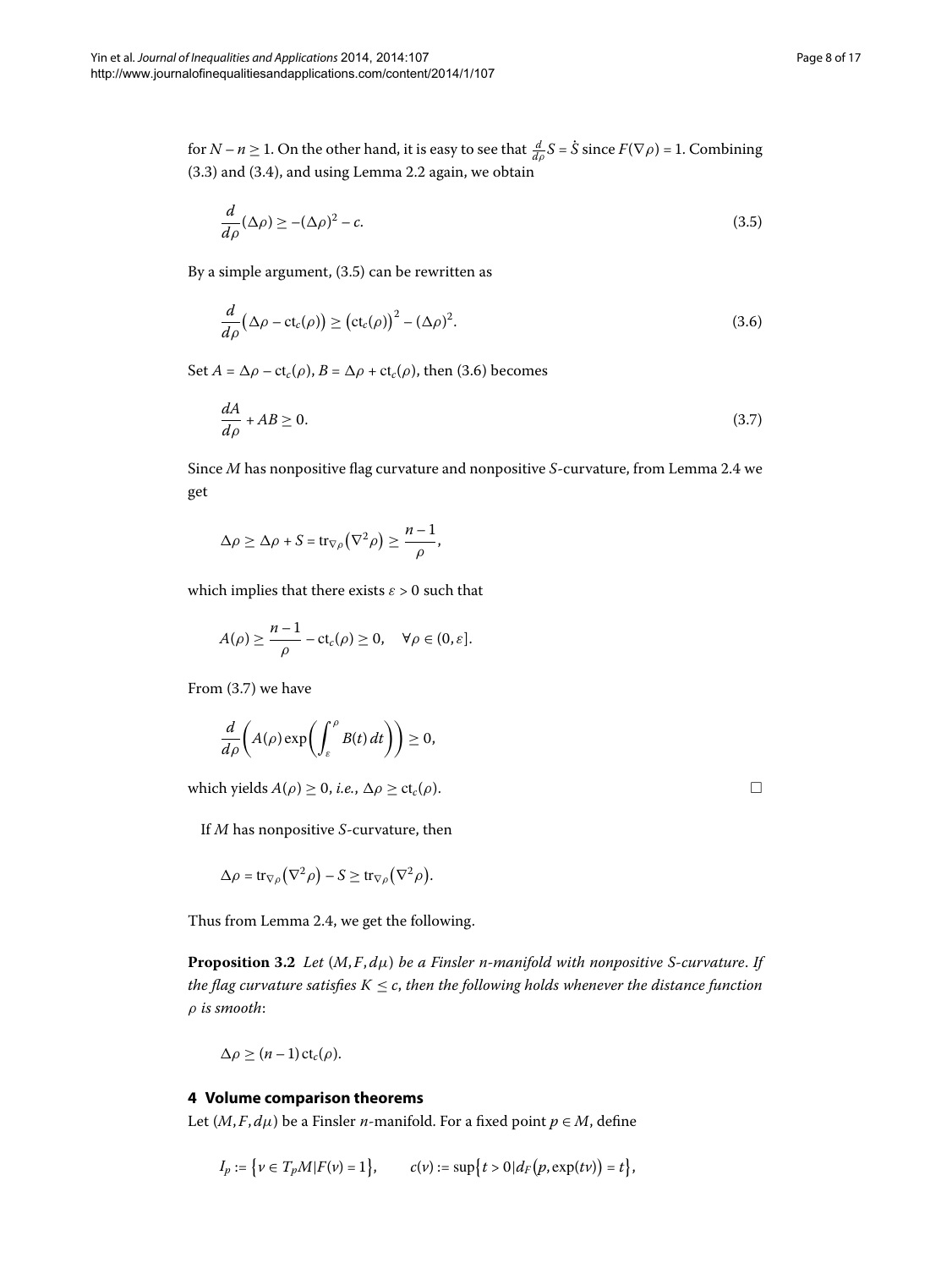$$
\mathbf{C}(p) := \left\{ c(v)v | c(v) < \infty, v \in I_p \right\}, \qquad \mathbf{C}(p) := \exp \mathbf{C}(p), \qquad i_p := \inf \left\{ c(v) | v \in I_p \right\},
$$
\n
$$
\mathbf{D}(p) := \left\{ tv | 0 \le t < c(v), v \in I_p \right\}, \qquad D(p) := \exp \mathbf{D}(p).
$$

Then  $D(p) = M\setminus C(p)$ . Let  $\{\theta^{\alpha} | \alpha = 1, ..., n-1\}$  be the local coordinates that are intrinsic to *I<sub>p</sub>*. For any  $q \in D(p)$ , the polar coordinates of *q* are defined by  $(\rho, \theta)$  =  $(\rho(q), \theta^1(q), \dots, \theta^{n-1}(q))$ , where  $\rho(q) = F(\nu)$ ,  $\theta^{\alpha}(q) = \theta^{\alpha}(\frac{\nu}{F(\nu)})$  and  $\nu = \exp_p^{-1}(q)$ . Since  $\frac{\partial}{\partial \rho} =$ ∇*ρ*, we conclude

<span id="page-8-0"></span>
$$
g_{\nabla\rho}\left(\frac{\partial}{\partial\rho},\frac{\partial}{\partial\theta^\alpha}\right)=0,\quad \forall\alpha,\qquad g_{\nabla\rho}\left(\frac{\partial}{\partial\rho},\frac{\partial}{\partial\rho}\right)=1
$$

<span id="page-8-1"></span>in view of the Gauss lemma. Therefore, if  $d\mu = \sigma(\rho, \theta) d\rho \wedge d\theta$ , then from the definition of the Finsler-Laplacian of a function we have

$$
\Delta \rho = \frac{\partial}{\partial \rho} \log \sigma. \tag{4.1}
$$

**Proposition 4.1** Let  $(M, F, d\mu)$  be a complete Finsler n-manifold with nonpositive S*curvature. If the flag curvature satisfies*  $K \leq c$ , *then the function* 

<span id="page-8-2"></span>
$$
\frac{\mathrm{vol}_{F}^{d\mu}(B_{p}^{+}(\rho))}{\mathrm{vol}(\mathbf{B}_{c}^{n}(\rho))}
$$

 $i$ s monotone increasing for  $0 < \rho < i_p$ , where  $i_p$  is the injectivity radius of  $p$  and  $\mathbf{B}^n_c(\rho)$  denotes *the geodesic ball of radius ρ in a space form of constant sectional curvature c*. *In particular*, *for the Busemann-Hausdorff volume form*  $d\mu = \sigma_{BH} dx$ *, one has* 

$$
\text{vol}_{F}^{d\mu}\big(B_{p}^{+}(\rho)\big) \ge \text{vol}\big(\mathbf{B}_{c}^{n}(\rho)\big), \quad \rho \le i_{p}.\tag{4.2}
$$

*Proof* By (4[.](#page-8-1)1), Proposition 3.2 and the assumption of Proposition 4.1, we have

$$
\frac{\partial}{\partial \rho} \log \sigma \ge (n-1) \operatorname{ct}_c(\rho) = \frac{d}{d\rho} \log(s_c(\rho)^{n-1}),
$$

which implies that the function

$$
\frac{\sigma(\rho,\theta)}{\mathsf{s}_c(\rho)^{n-1}}
$$

is monotone increasing with respect to  $\rho$ , where

$$
s_c(\rho) := \begin{cases} \frac{\sin(\sqrt{c}\rho)}{\sqrt{c}}, & c > 0; \\ \rho, & c = 0; \\ \frac{\sinh(\sqrt{-c}\rho)}{\sqrt{-c}}, & c < 0. \end{cases}
$$
(4.3)

Let  $\mathbf{D}_p(\rho) := \{ v \in I_p | \rho v \in \mathbf{D}_p \}$ . It is easy to see that  $\mathbf{D}_p(\rho) = I_p$  for  $\rho < i_p$ . Set

$$
\sigma_p(\rho) := \int_{\mathbf{D}_p(\rho)} \sigma(\rho,\theta)\,d\theta, \qquad \sigma_{c,n}(\rho) := \mathrm{vol}\big(\mathbf{S}^{n-1}(1)\big)\,s_c(\rho)^{n-1}.
$$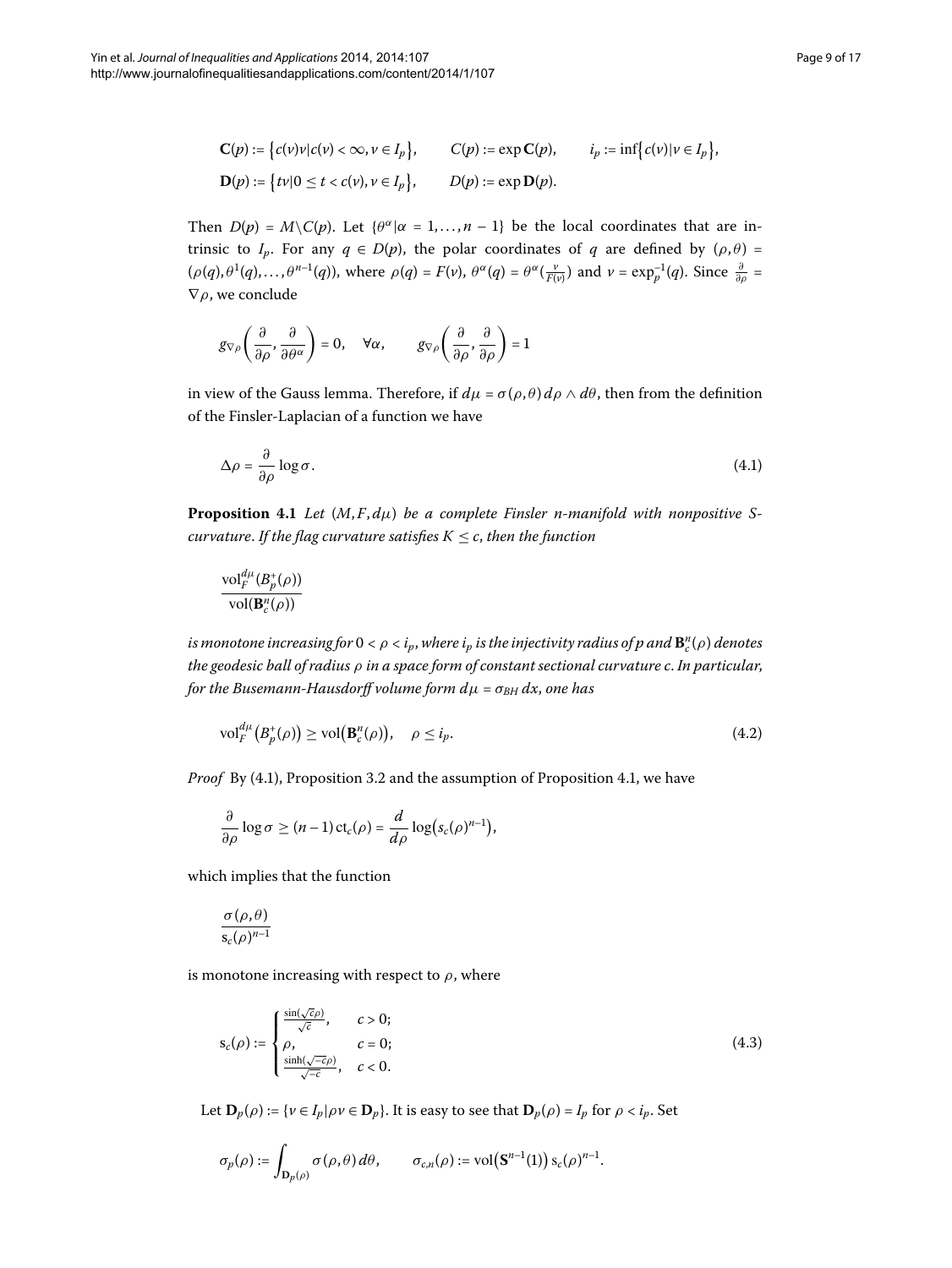$$
\text{vol}^{d\mu}_F(B_p^+(\rho)) = \int_0^\rho \sigma_p(\rho) \, d\rho, \qquad \text{vol}\big(\mathbf{B}_c^n(\rho)\big) = \int_0^\rho \sigma_{c,n}(\rho) \, d\rho.
$$

For two positive integrable functions  $f$  and  $g$ , if  $\frac{f}{g}$  is monotone increasing, then the function

$$
\frac{\int_0^r f(t) \, dt}{\int_0^r g(t) \, dt}
$$

is also monotone increasing (see Lemma 5.1 in  $[4]$  for details). From this statement, one finds that  $\frac{\sigma_p(\rho)}{\sigma_{c,n}(\rho)}$  is monotone increasing, and also the function

$$
\frac{\int_0^{\rho} \int_{\mathbf{D}_p(\rho)} \sigma(\rho,\theta) d\theta d\rho}{\mathrm{vol}(\mathbf{S}^{n-1}(1)) \int_0^{\rho} s_c(\rho)^{n-1} d\rho} = \frac{\mathrm{vol}_F^{d\mu}(B_p^+(\rho))}{\mathrm{vol}(\mathbf{B}_c^n(\rho))}
$$

is monotone increasing for  $\rho < i_p$ .

To prove  $(4.2)$ , we only need to show

$$
\lim_{\rho \to 0} \frac{\mathrm{vol}^{d\mu}_F(B^+_p(\rho))}{\mathrm{vol}(\mathbf{B}^n_c(\rho))} = 1
$$

when  $d\mu = \sigma_{BH} dx$ . Since

$$
\lim_{\rho \to 0} \frac{\text{vol}(\mathbf{B}_{c}^{n}(\rho))}{\text{vol}(\mathbf{B}_{0}^{n}(\rho))} = \lim_{\rho \to 0} \frac{\int_{0}^{\rho} s_{c}(t)^{n-1} dt}{\int_{0}^{\rho} t^{n-1} dt} = 1,
$$

it is sufficient to prove

<span id="page-9-0"></span>
$$
\lim_{\rho\to 0}\frac{\textrm{vol}_{F}^{d\mu}(B_{p}^{+}(\rho))}{\textrm{vol}(\mathbf{B}_{0}^{n}(\rho))}=1,
$$

which can be directly obtained from [2].  $\Box$ 

By using Theorem 3.1, we can get the following result similarly.

**Proposition .** *Let* (*M*, *F*, *dμ*) *be a complete and simply connected Finsler n-manifold with nonpositive flag curvature and nonpositive S-curvature*. *If the weighted Ricci curvature satisfies*  $Ric_{n+1} \leq c < 0$ *, then the function* 

$$
\frac{\mathrm{vol}^{d\mu}_F(B^*_p(\rho))}{\mathrm{vol}(\mathbf{B}^2_c(\rho))}
$$

*is monotone increasing*. *In particular*, *for the Busemann-Hausdorff volume form dμ* = *σBH dx*, *one has*

$$
\mathrm{vol}^{d\mu}_F\big(B^+_{p}(\rho)\big) \geq \frac{\mathrm{vol}^{d\mu}_F(B^+_{p}(1))}{\mathrm{vol}^{d\mu}_F(\mathbf{B}^2_{c}(1))} \,\mathrm{vol}\big(\mathbf{B}^2_{c}(\rho)\big), \quad \forall \rho \geq 1.
$$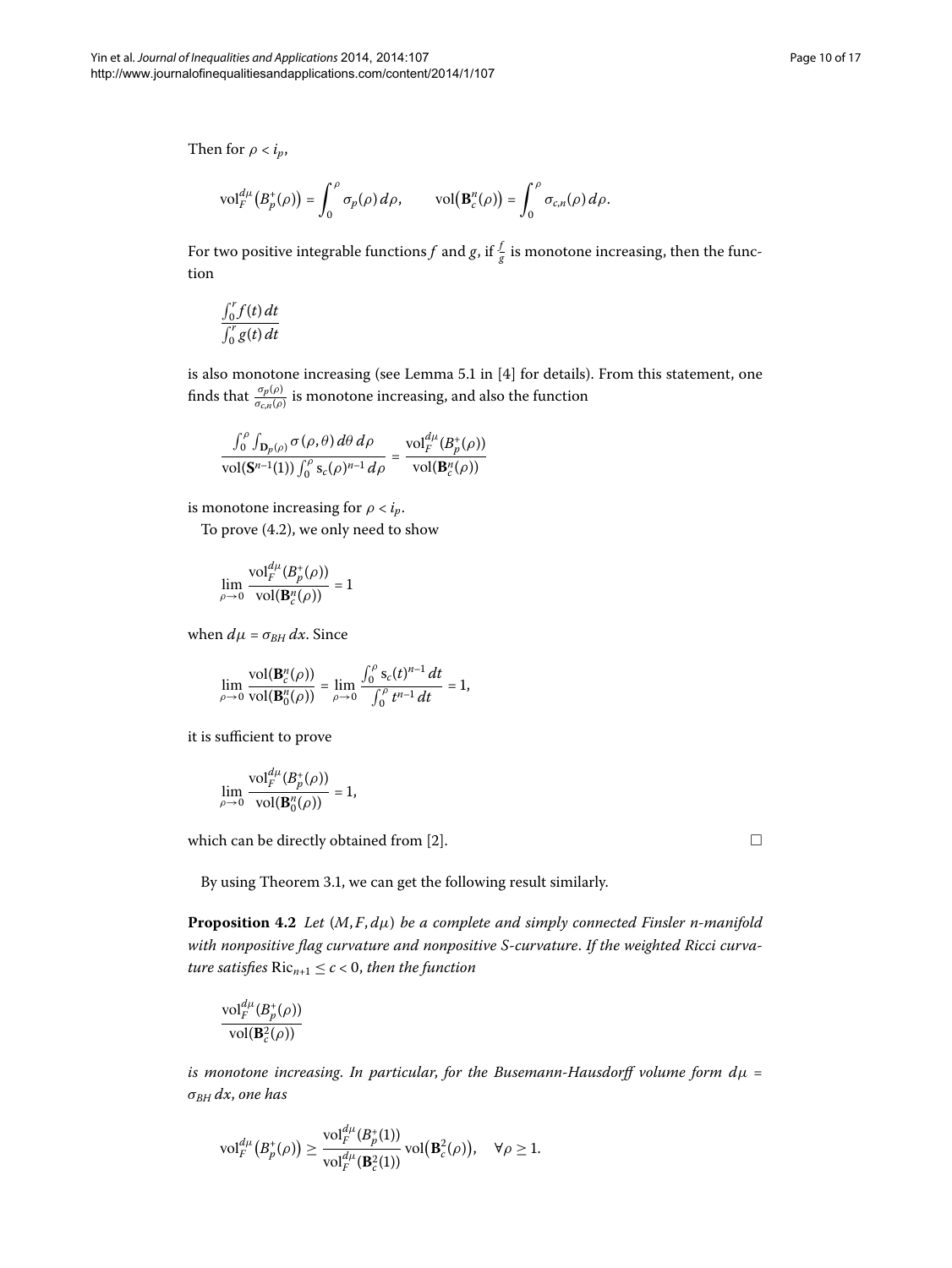Define reversibility  $λ = λ(M, F)$  as follows:

<span id="page-10-1"></span>
$$
\lambda := \sup_{X \in TM \setminus 0} \frac{F(-X)}{F(X)}.
$$

Obviously,  $\lambda \in [1, \infty]$ , and  $\lambda = 1$  if and only if  $(M, F)$  is reversible.

In what follows, we shall generalize Calabi-Yau's linear volume growth theorem to Finsler manifolds with an arbitrary volume form.

**Theorem 4.3** Let  $(M, F, d\mu)$  be a complete noncompact Finsler n-manifold with finite re*versibility*  $\lambda$ . *If the weighted Ricci curvature satisfies*  $Ric_N \geq 0, N \in (n, \infty)$ , *then* 

$$
\mathrm{vol}^{d\mu}_F(B_p^+(R)) \geq C(N, \lambda, \mathrm{vol}^{d\mu}_F(B_p^+(1)))R,
$$
  

$$
\mathrm{vol}^{d\mu}_F(B_p^-(R)) \geq C(N, \lambda, \mathrm{vol}^{d\mu}_F(B_p^-(1)))R,
$$

*where B*<sup>+</sup> *<sup>p</sup>* (*R*) (*resp*. *B*– *<sup>p</sup>* (*R*)) *denotes the forward* (*resp*. *backward*) *geodesic ball of radius*  $R$  centered at  $p$  and  $C$  denotes the constant depending on  $N$ ,  $\lambda$ , and  $\mathrm{vol}_{F}^{d\mu}(B_{p}^{+}(1))$  (resp.  $vol_F^{d\mu}(B_p^{-}(1))$ ).

*Proof* Let  $x_0 \in \partial B_p^{-}(R)$  be a given point. Namely,  $d(x_0, p) = R$ . Let  $\rho$  be the distance function  $\rho(x) = d(x_0, x)$ [.](#page-5-3) Then  $F(\nabla \rho) := ||\nabla \rho|| = 1$ . From Lemma 2.3 we have

$$
\Delta \rho \leq \frac{N-1}{\rho},
$$

which yields

<span id="page-10-0"></span>
$$
\Delta^{\nabla \rho} \rho^2 = 2\rho \Delta \rho + 2\|\nabla \rho\|^2 \le 2(N-1) + 2 = 2N.
$$

Therefore, for any nonnegative function  $\varphi \in C_0^{\infty}(M)$ , one obtains

$$
\int_{M} \varphi \Delta^{\nabla \rho} \rho^{2} d\mu \le 2N \int_{M} \varphi d\mu.
$$
\n(4.4)

Set

$$
\psi(t) := \begin{cases} 1, & 0 \le t \le R - \lambda; \\ \frac{R+1-t}{1+\lambda}, & R - \lambda \le t \le R + 1; \\ 0, & t \ge R + 1, \end{cases} \tag{4.5}
$$

for any *R* >  $\lambda$ . If  $\varphi(x) = \psi(\rho(x))$ , then  $\varphi(x)$  is a Lipschitz continuous function and supp  $\varphi \subset$  $B_{x_0}^+(R+1)$ . Since the Stokes formula still holds for Lipschitz continuous functions, we have

$$
\begin{array}{l} \displaystyle\int_M\varphi\Delta^{\nabla\rho}\rho^2\,d\mu=-\int_{B_{x_0}^+(R+1)}g_{\nabla\rho}\big(\nabla^{\nabla\rho}\varphi,\nabla^{\nabla\rho}\rho^2\big)\,d\mu\\ \\ \displaystyle\qquad=-2\int_{B_{x_0}^+(R+1)}\psi'\big(\rho(x)\big)\rho\|\nabla\rho\|^2\,d\mu \end{array}
$$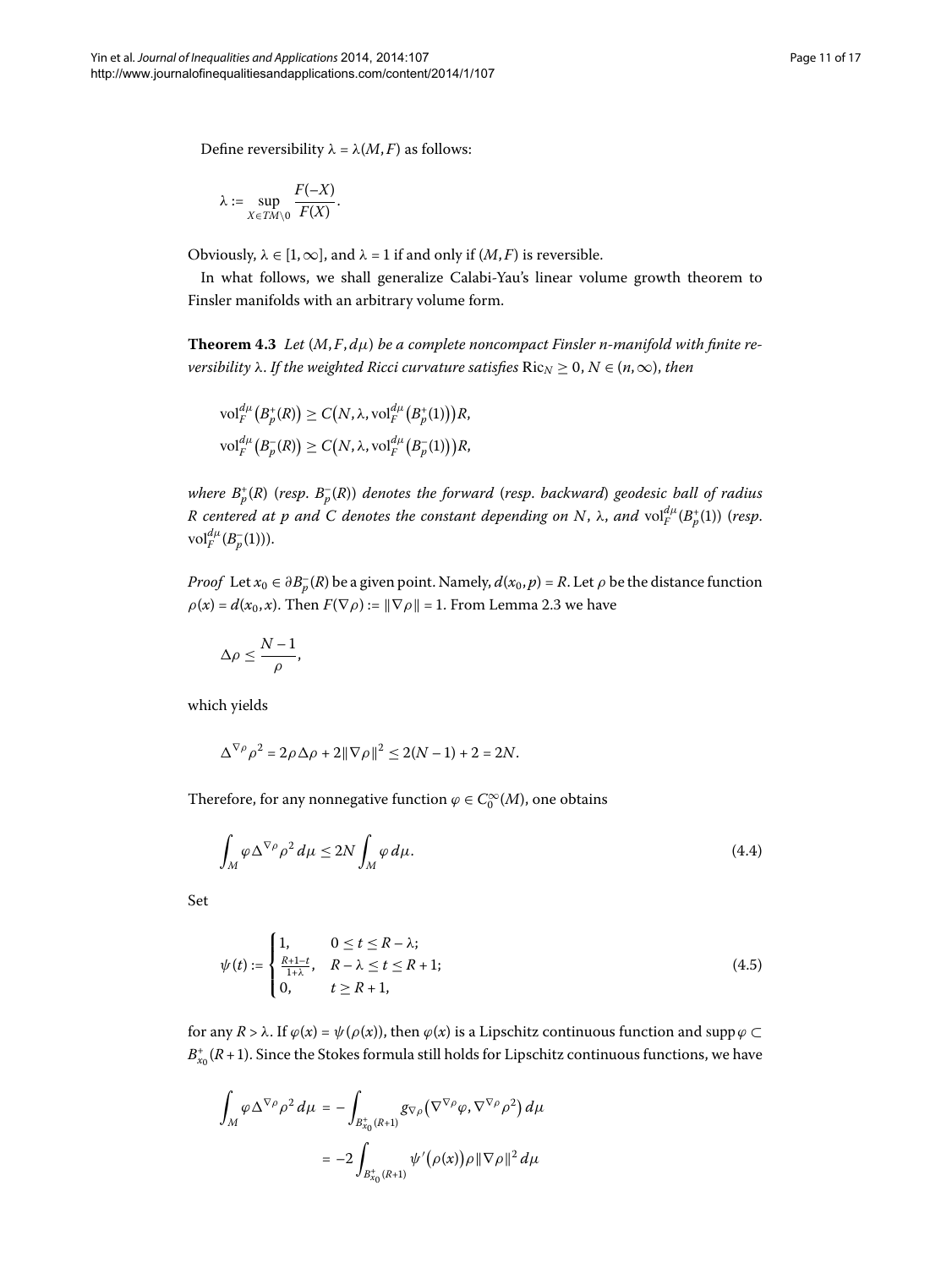<span id="page-11-1"></span><span id="page-11-0"></span>
$$
= \frac{2}{1+\lambda} \int_{B_{x_0}^+(R+1)\setminus B_{x_0}^+(R-\lambda)} \rho \, d\mu
$$
  
 
$$
\geq \frac{2(R-\lambda)}{1+\lambda} \operatorname{vol}_F^{d\mu} (B_{x_0}^+(R+1)\setminus B_{x_0}^+(R-\lambda)). \tag{4.6}
$$

It follows from  $(4.4)$  that

$$
\frac{2(R-\lambda)}{1+\lambda} \operatorname{vol}_{F}^{d\mu} (B_{x_{0}}^{+}(R+1)\backslash B_{x_{0}}^{+}(R-\lambda))
$$
\n
$$
\leq 2N \int_{M} \varphi \, d\mu = 2N \int_{B_{x_{0}}^{+}(R+1)} \varphi \, d\mu
$$
\n
$$
\leq 2N \int_{B_{x_{0}}^{+}(R+1)} d\mu = 2N \operatorname{vol}_{F}^{d\mu} (B_{x_{0}}^{+}(R+1)). \tag{4.7}
$$

<span id="page-11-2"></span>Notice that  $d(p, q) \leq \lambda d(q, p)$ ,  $\forall p, q \in M$ , it is easy to find from the triangle inequality that

$$
B_p^+(1) \subset B_{x_0}^+(R+1) \backslash B_{x_0}^+(R-\lambda), \quad \forall R > \lambda.
$$
\n
$$
(4.8)
$$

Therefore, from  $(4.7)$  $(4.7)$  $(4.7)$  and  $(4.8)$  we have

$$
2N \operatorname{vol}_{F}^{d\mu} (B_{x_{0}}^{+}(R+1)) \ge \frac{2(R-\lambda)}{1+\lambda} \operatorname{vol}_{F}^{d\mu} (B_{x_{0}}^{+}(R+1) \setminus B_{x_{0}}^{+}(R-\lambda))
$$
  

$$
\ge \frac{2(R-\lambda)}{1+\lambda} \operatorname{vol}_{F}^{d\mu} B_{p}^{+}(1).
$$
 (4.9)

On the other hand, it is not hard to see that  $B^*_{x_0}(R+1) \subset B^*_p((\lambda+1)(R+1))$ . Combining this and  $(4.9)$  one obtains

$$
\mathrm{vol}^{d\mu}_F\big(B^+_p\big((\lambda+1)(R+1)\big)\big)\geq \frac{(R-\lambda)}{N(1+\lambda)}\,\mathrm{vol}^{d\mu}_F\,B^+_p(1).
$$

Replacing  $(\lambda + 1)(R + 1)$  by *R*, we have

$$
\operatorname{vol}_{F}^{d\mu}\left(B_{p}^{+}(R)\right) \geq \frac{\left(\frac{R}{\lambda+1} - (1+\lambda)\right)}{N(1+\lambda)} \operatorname{vol}_{F}^{d\mu} B_{p}^{+}(1)
$$

$$
\geq C\big(N, \lambda, \operatorname{vol}_{F}^{d\mu}\left(B_{p}^{+}(1)\right)\big)R.
$$

Next, we consider the second part of Theorem 4.3. Let  $\overleftarrow{F}(v)$  :=  $F(-v)$  be the reverse Finsler metric of *F*. If *F* reversible, then  $F = F$ . We put an arrow ← on those quantities associated with  $\overleftarrow{F}$ . For example,

$$
\overleftarrow{d}(x,y)=d(y,x),\qquad \overleftarrow{\nabla} u=-\nabla(-u),\qquad \overleftarrow{\Delta} u=-\Delta(-u),\qquad \overleftarrow{\text{Ric}}_N(v)=\text{Ric}_N(-v).
$$

If the weighted Ricci curvature of *F* satisfies  $Ric_N \geq 0$ , then for the reverse Finsler metric  $\overleftarrow{F}, \overleftarrow{\text{Ric}}_N \geq 0$ . Moreover, the corresponding Laplacian comparison theorem still holds [6]. Since the curvature condition is common between *F* and  $\overleftarrow{F}$ , the assertion for *B*<sup>–</sup> w.r.t. *F* follows from that for  $B^+$  w.r.t.  $\overleftarrow{F}$ . So the proof is omitted here.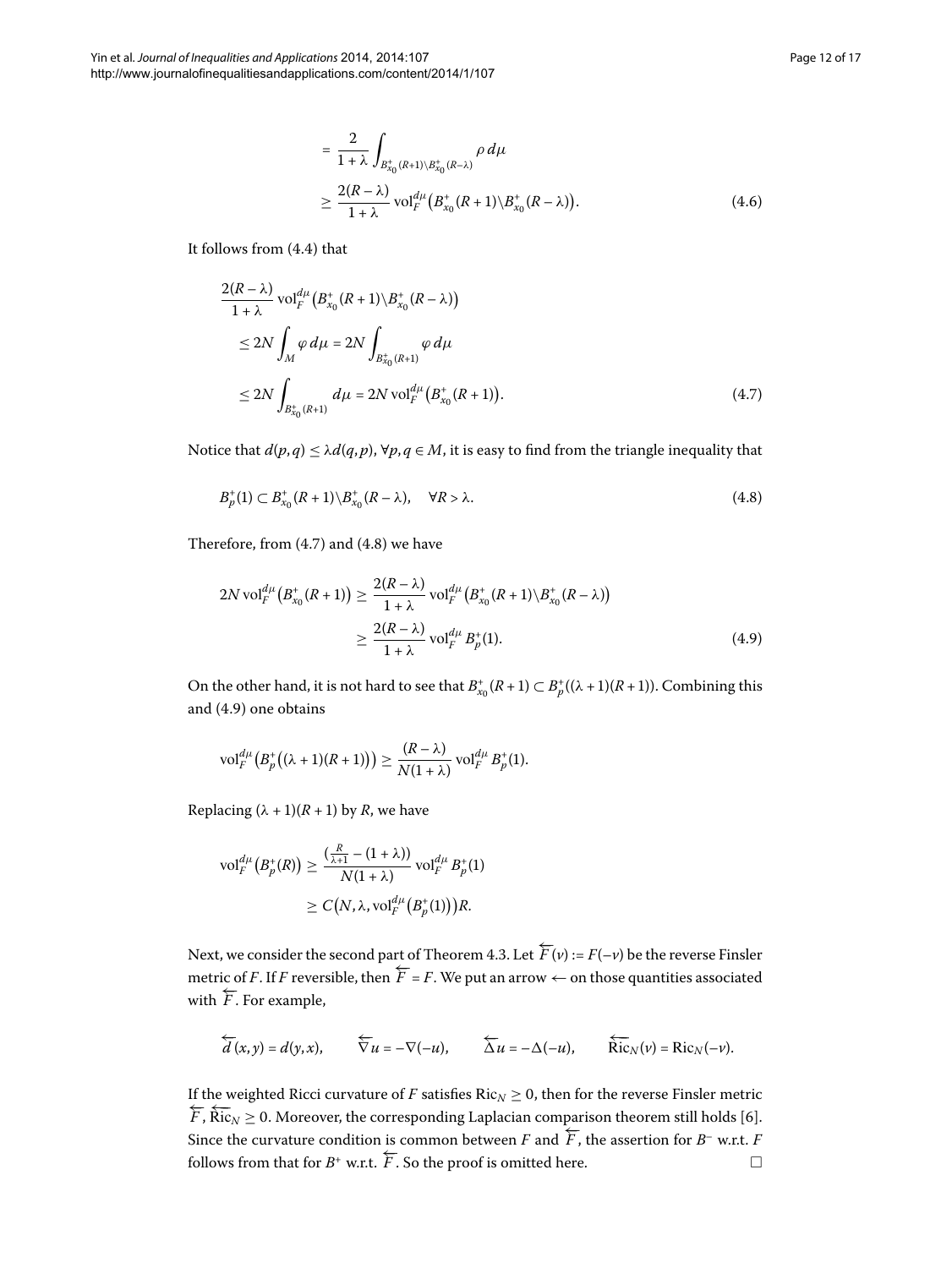<span id="page-12-2"></span>**Corollary .** *A complete noncompact Finsler n-manifold with nonnegative weighted Ricci curvature and finite reversibility must have infinite volume*.

**Theorem 4.5** Let  $(M, F, d\mu)$  be a complete and simply connected Finsler n-manifold, with *nonpositive flag curvature and nonpositive S-curvature*. *If the weighted Ricci curvature satisfies*  $Ric_{n+1} \leq -(n-1)b^2$  ( $b > 0$ ), then for any fixed  $\varepsilon > 0$ , there exists a positive constant *c*(*n*, *b*, *ε*) *such that when*  $ρ \ge ε$ , *one has* 

$$
\mathrm{vol}^{d\mu}_F\big(B^+_{p}(\rho)\big) \ge c(n,b,\varepsilon)e^{b\rho},
$$

*where*  $\text{vol}_{F}^{\mu}(B_{p}^{+}(\rho))$  *is the volume of the forward geodesic ball centered at*  $p\in M$  *with radius ρ*.

Proof Using (3[.](#page-5-2)1), Lemma 2.2, and Definition 2.1, we have

$$
\frac{d}{d\rho}(\Delta\rho)=-\mathrm{Ric}_{\infty}(\nabla\rho)-\left\|\nabla^2\rho\right\|_{HS(\nabla\rho)}^2.
$$

Combining (4.1) one gets

<span id="page-12-0"></span>
$$
\frac{\partial^2 \sigma(\rho, \theta)}{\partial \rho^2} = \sigma (\Delta \rho)^2 - \sigma \text{ Ric}_{\infty} (\nabla \rho) - \sigma \left\| \nabla^2 \rho \right\|_{HS(\nabla \rho)}^2,
$$
\n(4.10)

which together with  $(3.2)$  and  $(3.4)$  yields

<span id="page-12-1"></span>
$$
\frac{\partial^2 \sigma}{\partial \rho^2} \ge -\sigma \operatorname{Ric}_N(\nabla \rho) \tag{4.11}
$$

for  $N \in [n+1,\infty]$ .

On the other hand, for a Riemannian manifold  $(\bar{M}, \bar{g})$  with constant sectional curvature  $-b^2$ , we have  $\bar{\sigma} = \sqrt{\bar{g}}$  and

$$
(\bar{\Delta}\rho)^2 = (n-1)\|\bar{\nabla}^2\rho\|^2,
$$
\n(4.12)

$$
\frac{\partial^2 \bar{\sigma}}{\partial \rho^2} = -\bar{\sigma} \overline{\text{Ric}}(\bar{\nabla}\rho) + \frac{n-2}{n-1} \frac{\bar{\sigma}^2}{\bar{\sigma}} \quad \left(\bar{\sigma}' := \frac{\partial \bar{\sigma}}{\partial \rho}\right).
$$
(4.13)

Set  $\Omega =: \sigma \bar{\sigma}^{-\frac{1}{n-1}}$ . Then

$$
\Omega' = \Omega \left( \frac{\sigma'}{\sigma} - \frac{1}{n-1} \frac{\bar{\sigma}'}{\bar{\sigma}} \right) = \Omega \left( \Delta \rho - \frac{1}{n-1} \bar{\Delta} \rho \right). \tag{4.14}
$$

By  $(4.11)$  and  $(4.13)$ , and the assumption of Theorem 4.5, we have

$$
\Omega'' = \Omega \left( \frac{\sigma'}{\sigma} - \frac{1}{n-1} \frac{\bar{\sigma}'}{\bar{\sigma}} \right)^2 + \Omega \left[ \frac{\sigma''}{\sigma} - \left( \frac{\sigma'}{\sigma} \right)^2 - \frac{1}{n-1} \frac{\bar{\sigma}''}{\bar{\sigma}} + \frac{1}{n-1} \left( \frac{\bar{\sigma}'}{\bar{\sigma}} \right)^2 \right]
$$
  

$$
\geq \Omega \left( \frac{\sigma'}{\sigma} - \frac{1}{n-1} \frac{\bar{\sigma}'}{\bar{\sigma}} \right)^2
$$
  

$$
+ \Omega \left[ -\text{Ric}_N(\nabla \rho) - \left( \frac{\sigma'}{\sigma} \right)^2 + \frac{1}{n-1} \overline{\text{Ric}}(\bar{\nabla} \rho) + \frac{1}{(n-1)^2} \left( \frac{\bar{\sigma}'}{\bar{\sigma}} \right)^2 \right]
$$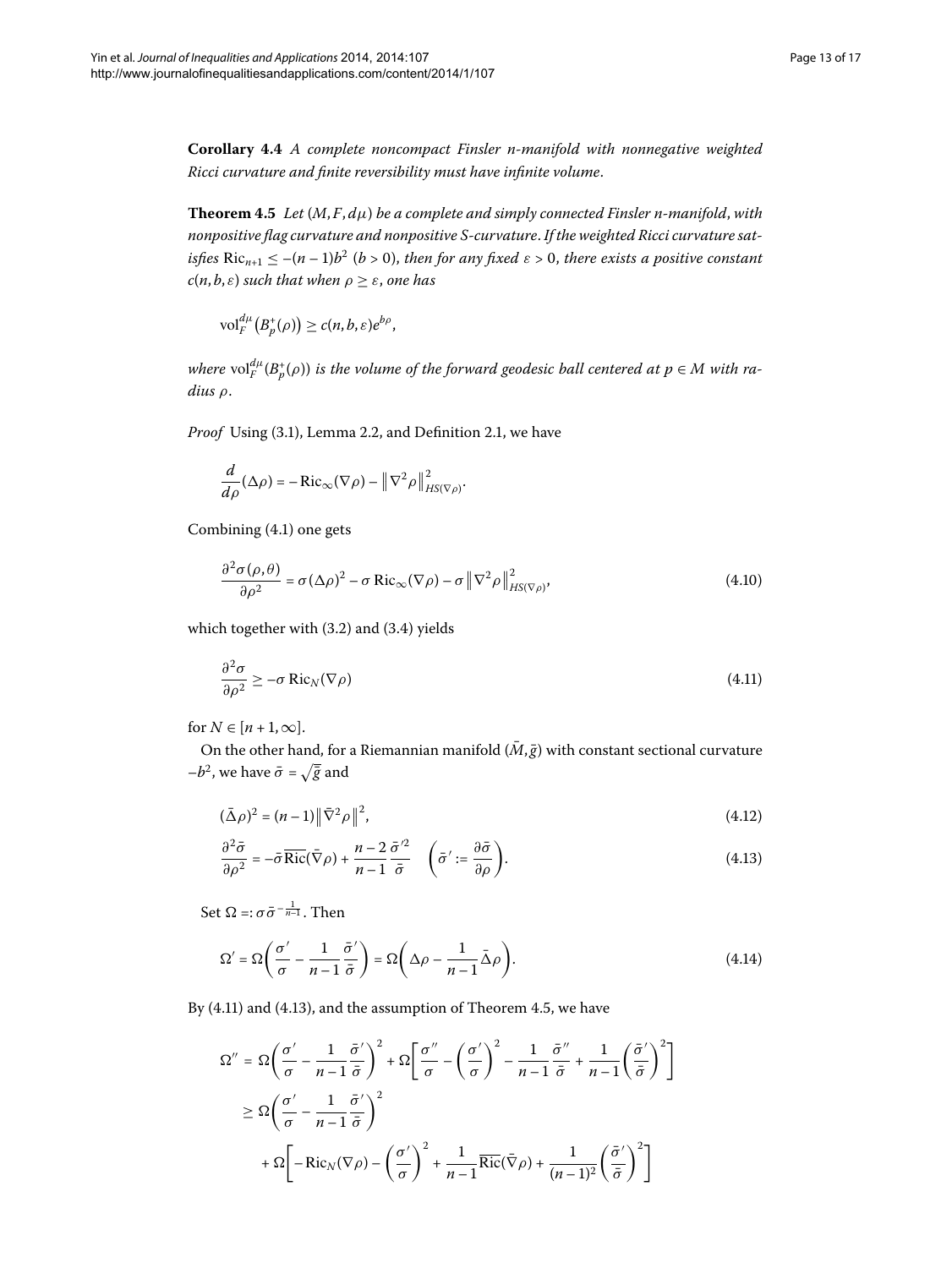$$
\geq -\frac{2}{n-1} \frac{\bar{\sigma}'}{\bar{\sigma}} \Omega \left( \frac{\sigma'}{\sigma} - \frac{1}{n-1} \frac{\bar{\sigma}'}{\bar{\sigma}} \right)
$$
  
= 
$$
-\frac{2}{n-1} \frac{\bar{\sigma}'}{\bar{\sigma}} \Omega', \tag{4.15}
$$

which implies

$$
\left(\bar{\sigma}^{\frac{2}{n-1}}\Omega'\right)'=\bar{\sigma}^{\frac{2}{n-1}}\left(\Omega''+\frac{2}{n-1}\frac{\bar{\sigma}'}{\bar{\sigma}}\Omega'\right)\geq 0.
$$

Therefore  $\bar{\sigma} \frac{2}{n-1} \Omega'$  is increasing in  $\rho$ . Hence when  $\rho \geq \varepsilon$ ,

$$
\Omega'(\rho) \geq \bar{\sigma}^{-\frac{2}{n-1}}(\rho) \bar{\sigma}^{\frac{2}{n-1}}(\varepsilon) \Omega'(\varepsilon) \geq \lim_{\varepsilon \to 0} \bar{\sigma}^{-\frac{2}{n-1}}(\rho) \bar{\sigma}^{\frac{2}{n-1}}(\varepsilon) \sigma(\varepsilon) \bar{\sigma}^{-\frac{1}{n-1}}(\varepsilon) \bigg(\frac{\sigma'}{\sigma}(\varepsilon) - \frac{1}{n-1} \frac{\bar{\sigma}'}{\bar{\sigma}}(\varepsilon)\bigg).
$$

Notice that  $\sigma(\varepsilon, \theta) \sim \varepsilon^{n-1}$ ,  $\bar{\sigma}(\varepsilon, \theta) \sim \varepsilon^{n-1}$  ( $\varepsilon \to 0$ ). We obtain  $\Omega'(\rho) \ge 0$ , which means that  $\Omega = \sigma \bar{\sigma}^{-\frac{1}{n-1}}$  is also increasing in *ρ*. It is well known that

$$
\bar{\sigma}(\rho)=\Bigg(\frac{\sinh(b\rho)}{b}\Bigg)^{n-1}.
$$

Thus when  $\rho > \varepsilon$ , one has

$$
\frac{b\sigma(\rho,\theta)}{\sinh(b\rho)} \ge \frac{b\sigma(\varepsilon,\theta)}{\sinh(b\varepsilon)} \sim \varepsilon^{n-2}
$$

as  $\varepsilon \to 0$ , which shows that there exists  $c = c(n, b)$  such that

$$
\sigma(\rho,\theta) \geq c \varepsilon^{n-2} \sinh(b\rho).
$$

Consequently,

$$
\text{vol}_{F}^{d\mu}(B_{p}^{+}(\rho)) = \int_{0}^{\rho} dt \int_{\mathbf{D}_{p}(\rho)} \sigma(t,\theta) d\theta
$$

$$
\geq c\omega^{n-1} \varepsilon^{n-2} \int_{0}^{\rho} \sinh(bt) dt
$$

$$
\geq c(n, b, \varepsilon) e^{b\rho},
$$

<span id="page-13-0"></span>where  $\omega^{n-1}$  denotes the volume of the unit sphere  $S^{n-1}$ .

By similar argument, we also have the following result.

**Proposition 4.6** Let  $(M, F, d\mu)$  be a complete and simply connected Finsler n-manifold *with nonpositive S-curvature. If the flag curvature satisfies*  $K \le -b^2 < 0$ *, then the volume of the forward geodesic ball of M grows at least exponentially*.

**Remark 4[.](#page-8-1)7** Theorem 4.5 and Proposition 4.6 can also be deduced from Proposition 4.1 and Proposition 4.2.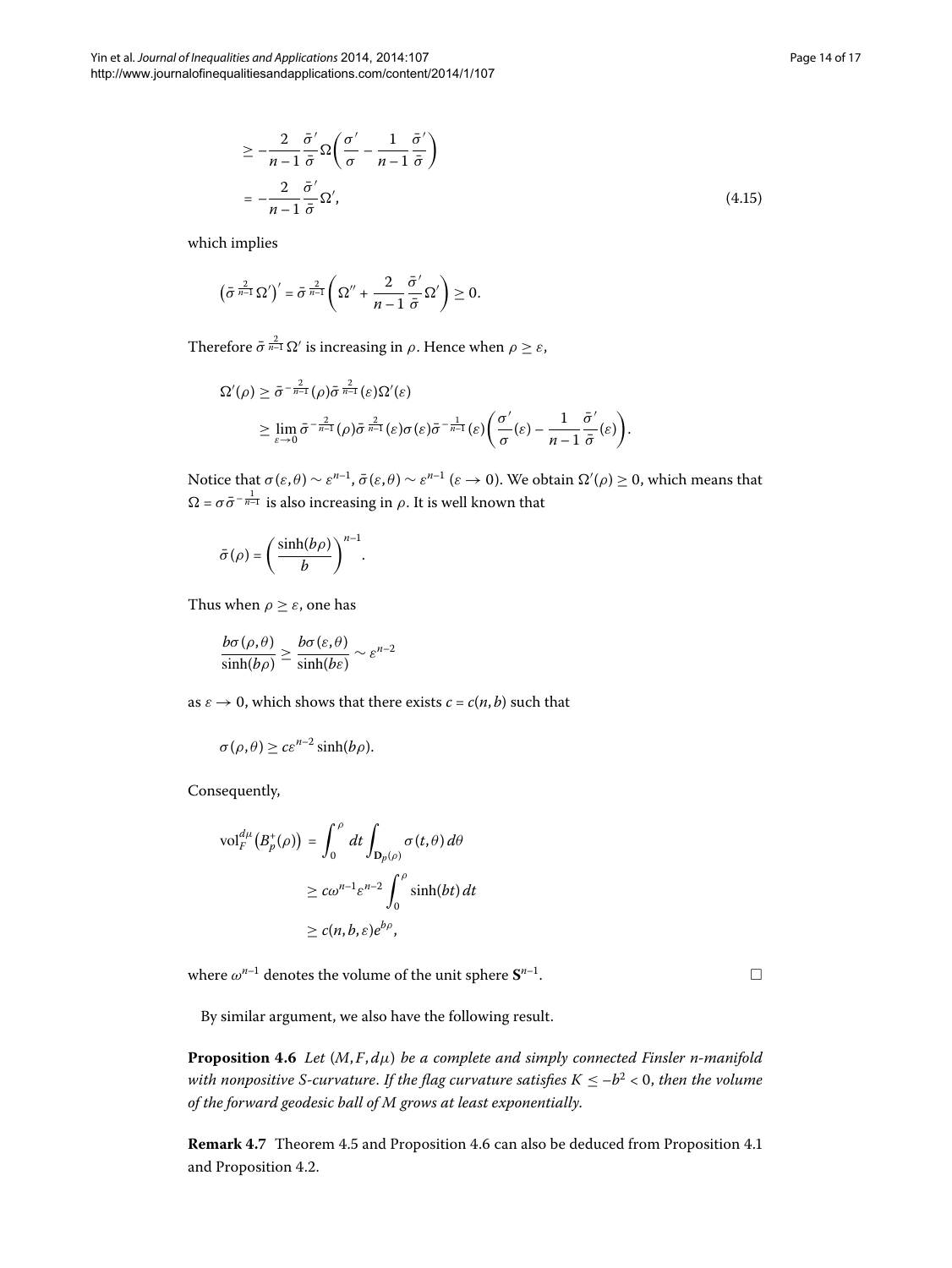In [[\]](#page-16-16), Milnor proved that the fundamental group of a compact Riemannian manifold of negative sectional curvature has exponential growth. Then this result was generalized to the case of negative Ricci curvature and nonpositive sectional curvature in  $[16]$  $[16]$  and  $[17]$ . The key point of the proof is to give a lower bound estimate for the volume of the geodesic balls of the universal covering space. In  $[3]$  $[3]$  and  $[4]$ , the results were also generalized to the Finsler setting. By using the same method, we get another version of Milnor's results in Finsler geometry.

<span id="page-14-0"></span>**Theorem 4.8** Let  $(M, F, d\mu)$  be a compact Finsler n-manifold with nonpositive S-curva*ture*. *Suppose that one of the following two conditions holds*:

- (i) *the flag curvature satisfies*  $K \le -b^2 < 0$ ;
- (ii) *M* has nonpositive flag curvature and  $Ric_{n+1} \leq -(n-1)b^2 < 0$ .

*Then the fundamental group of M grows at least exponentially*.

## **5 Mckean type eigenvalue estimates**

Let  $(M, F, d\mu)$  be a Finsler manifold,  $\Omega \subset M$  be a domain with compact closure and nonempty boundary  $\partial \Omega$ . The first eigenvalue  $\lambda_1(\Omega)$  is defined by

$$
\lambda_1(\Omega)=\inf_{u\in W_0^{1,2}(\Omega)\setminus\{0\}}\left\{\frac{\int_{\Omega}(F^*(du))^2\,d\mu}{\int_{\Omega}u^2\,d\mu}\right\},\,
$$

where  $W_0^{1,2}(\Omega)$  is the completion of  $C_0^{\infty}(\Omega)$ . If  $\Omega_1 \subset \Omega_2$  are bounded domains, then  $\lambda_1(\Omega_1) \geq \lambda_1(\Omega_2) \geq 0$ . Thus, if  $\Omega_1 \subset \Omega_2 \subset \cdots \subset M$  are bounded domains such that  $\bigcup \Omega_i =$ *M*, then the limit

$$
\lambda_1(M)=\lim_{i\to\infty}\lambda_{1,p}(\Omega_i)\geq 0
$$

exists, and it is independent of the choice of  $\{\Omega_i\}$ .

**Theorem 5.1** Let  $(M, F, d\mu)$  be a complete noncompact and simply connected Finsler n*manifold with finite reversibility λ and nonpositive S-curvature*. *If the flag curvature satisfies*  $K < -a^2$  (*a* > 0), *then* 

$$
\lambda_1(M) \geq \frac{(n-1)^2 a^2}{4\lambda^2}.
$$

*Proof* For  $R > \delta > 0$ , set  $\Omega_{\delta} = B_p(R) \setminus B_p(\delta)$ , where  $B_p(R)$  denotes the forward geodesic ball of radius *R* centered at *p*. Then  $\rho(x) = d(p, x)$  is differentiable in  $\Omega_{\delta}$  and  $\nabla \rho$  is a smooth vector field in  $\Omega_{\delta}$ . Let  $f \in C_0^{\infty}(\Omega_{\delta})$ . Notice that  $F(\nabla \rho) = 1$ , and we have

$$
\begin{aligned} \operatorname{div} \left( f^2 \nabla \rho \right) &= f^2 \Delta \rho + 2f \nabla \rho(f) \\ &\ge f^2 \Delta \rho - 2\lambda |f| F^* (df) F(\nabla \rho) \\ &= f^2 \Delta \rho - 2\lambda |f| F^* (df), \end{aligned}
$$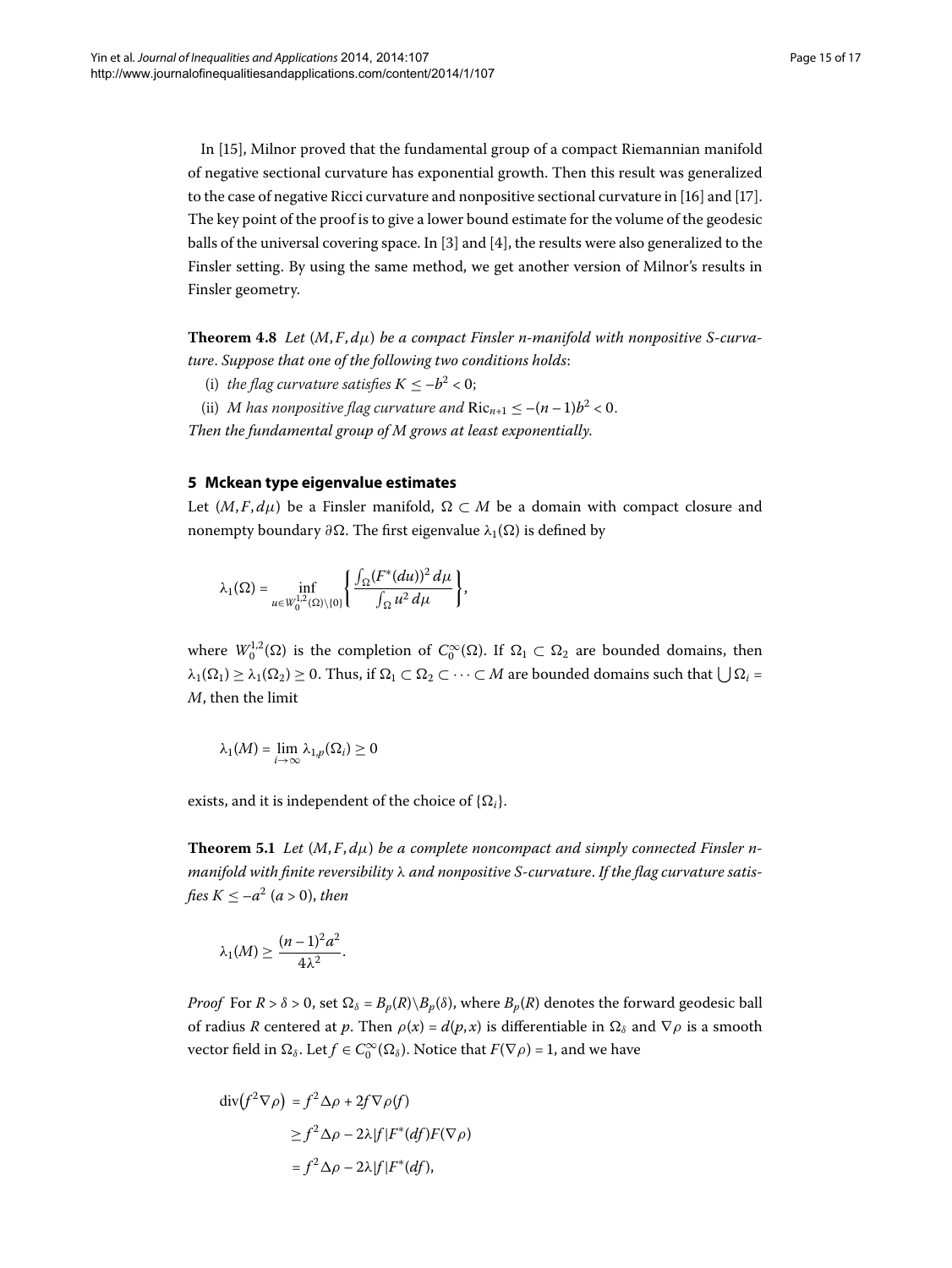where  $F^*$  is the dual Finsler metric of *F*[.](#page-7-4) Since  $K \le -a^2$ , it is known from Proposition 3.2 that  $\Delta \rho \geq (n-1)a \coth(a\rho)$ . Hence

<span id="page-15-0"></span>
$$
\operatorname{div}(f^2 \nabla \rho) \ge f^2(n-1)a \coth(a\rho) - 2\lambda |f| F^*(df)
$$
  
 
$$
\ge f^2(n-1)a \coth(aR) - \lambda \left( \varepsilon f^2 + \frac{1}{\varepsilon} F^*(df)^2 \right)
$$
 (5.1)

holds for any  $\varepsilon > 0$ . Integrating both sides of (5.1) over  $\Omega_{\delta}$  and using the divergence theorem, we obtain

$$
0 = \int_{\Omega_{\delta}} \operatorname{div} (f^2 \nabla \rho) d\mu \ge (n - 1)a \coth(aR) \int_{\Omega_{\delta}} f^2 d\mu
$$

$$
- \lambda \int_{\Omega_{\delta}} \left( \varepsilon f^2 + \frac{1}{\varepsilon} F^*(df)^2 \right) d\mu.
$$

Therefore,

$$
\int_{\Omega_{\delta}} F^*(df)^2 d\mu \geq \frac{\varepsilon}{\lambda} ((n-1)a \coth(aR) - \varepsilon \lambda) \int_{\Omega_{\delta}} f^2 d\mu.
$$

Choosing  $\varepsilon = \frac{(n-1)a \coth(aR)}{2\lambda}$ , one has

$$
\int_{\Omega_{\delta}} F^*(df)^2 d\mu \ge \left[ \frac{(n-1)a \coth(aR)}{2\lambda} \right]^2 \int_{\Omega_{\delta}} f^2 d\mu.
$$

Letting  $\delta \rightarrow 0$ , we get

$$
\int_{B_p(R)} F^*(df)^2 d\mu \ge \left[ \frac{(n-1)a \coth(aR)}{2\lambda} \right]^2 \int_{B_p(R)} f^2 d\mu.
$$

Since *f* is arbitrary, the formula above means

$$
\lambda_1(B_p(R)) \geq \left[\frac{(n-1)a\coth(aR)}{2\lambda}\right]^2.
$$

Note that  $(M, F, d\mu)$  is a complete noncompact and simply connected Finsler manifold. Letting  $R \to \infty$ , we have

$$
\lambda_1(M) \ge \left[\frac{(n-1)a}{2\lambda}\right]^2.
$$

By using Theorem 3[.](#page-6-5)1 and a similar argument, we can also prove the following result.

**Theorem 5.2** Let  $(M, F, d\mu)$  be a complete noncompact and simply connected Finsler n*manifold with finite reversibility λ*, *nonpositive flag curvature and nonpositive S-curvature*. *If the weighted Ricci curvature satisfies*  $Ric_{n+1} \leq -a^2$  (*a* > 0), *then* 

$$
\lambda_1(M) \geq \frac{a^2}{4\lambda^2}.
$$